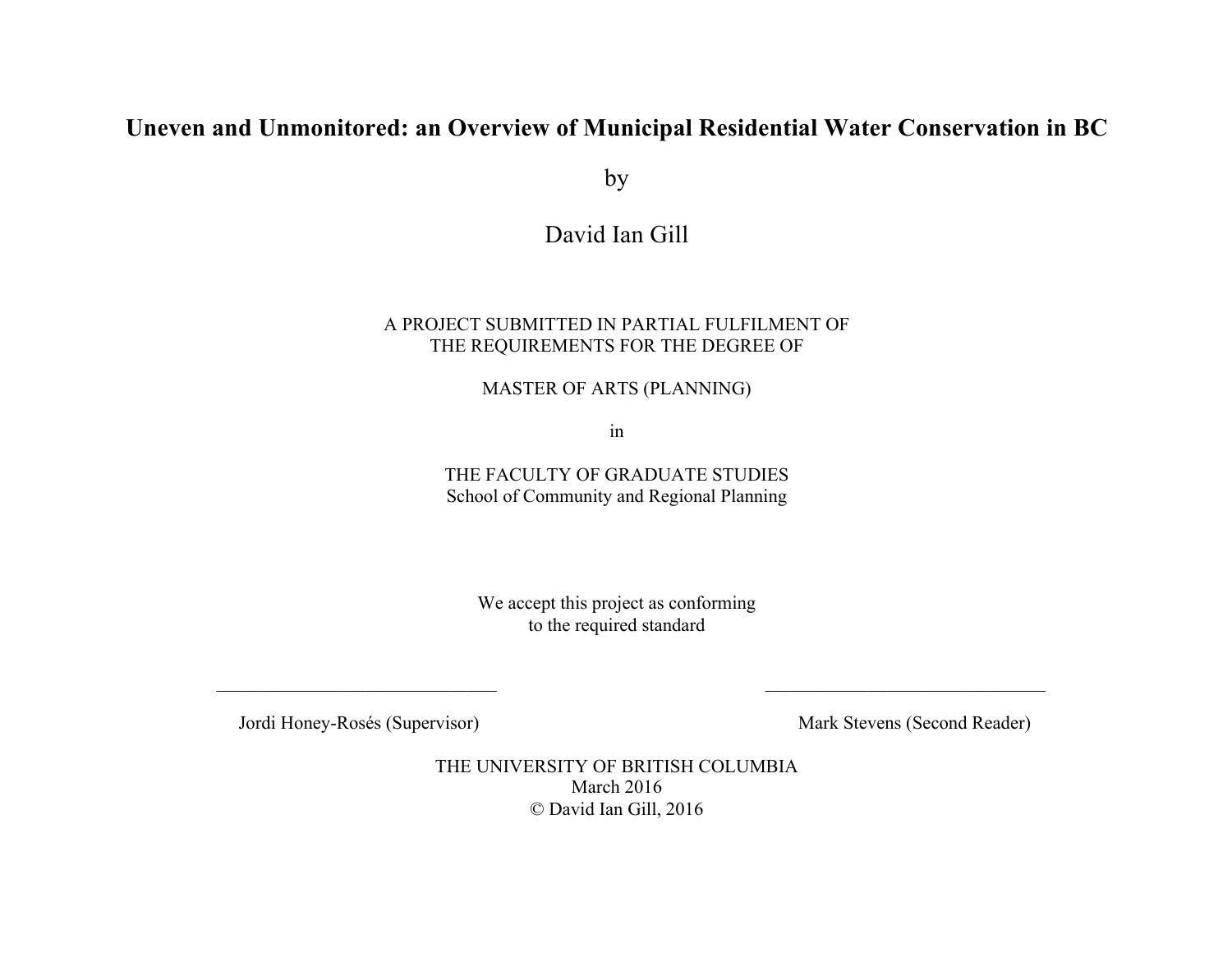#### **EXECUTIVE SUMMARY**

British Columbia has set a goal of meeting half of new municipal water needs through conservation by 2020, and residential water consumption represents over half of municipal water demand. This report discusses the state of residential water conservation in BC Municipalities, and presents recommendations to improve conservation across the province.

A critical finding is the dearth of publicly available, standardized data surrounding water use and conservation in British Columbia. This report calls for the BC Government, Environment Canada, Local Governments and Researchers to address this gap by:

- Adopting common standards for reporting local government water use
- Collecting better data on water use, distribution and conservation through regular surveys
- Developing a process for integrating randomized control trials in program effectiveness, and incorporating knowledge transfer in the program review process
- Building and coordinating a database to share conservation program reviews, successes and failures

This report also analyzes results from the BC Municipal Water Survey 2016 to shed light on how water conservation varies across the municipal community in British Columbia. Findings include:

- There exists is a wide variety in average residential water consumption across municipalities, from 200 to 1400 liters per capita per day.
- Almost all municipalities have a conservation plan, but there is a large variation in their comprehensiveness.
- Having more conservation strategies is associated with lower residential water use.
- Larger population size is not associated with lower water use.
- Municipalities that are part of a greater water system appear to have lower water use.
- Some proven conservation measures, such as normsbased messaging in billing through comparisons with neighbours, can be readily implemented with little extra investment.

Limitations of this report include the cross-sectional nature of data, a limited sample size of municipalities, and a lack of randomized control trials in existing evidence. Together, these limitations draw attention to the fundamental challenge for British Columbia with regards to conservation planning: improving the quality, quantity and access to BC-specific data.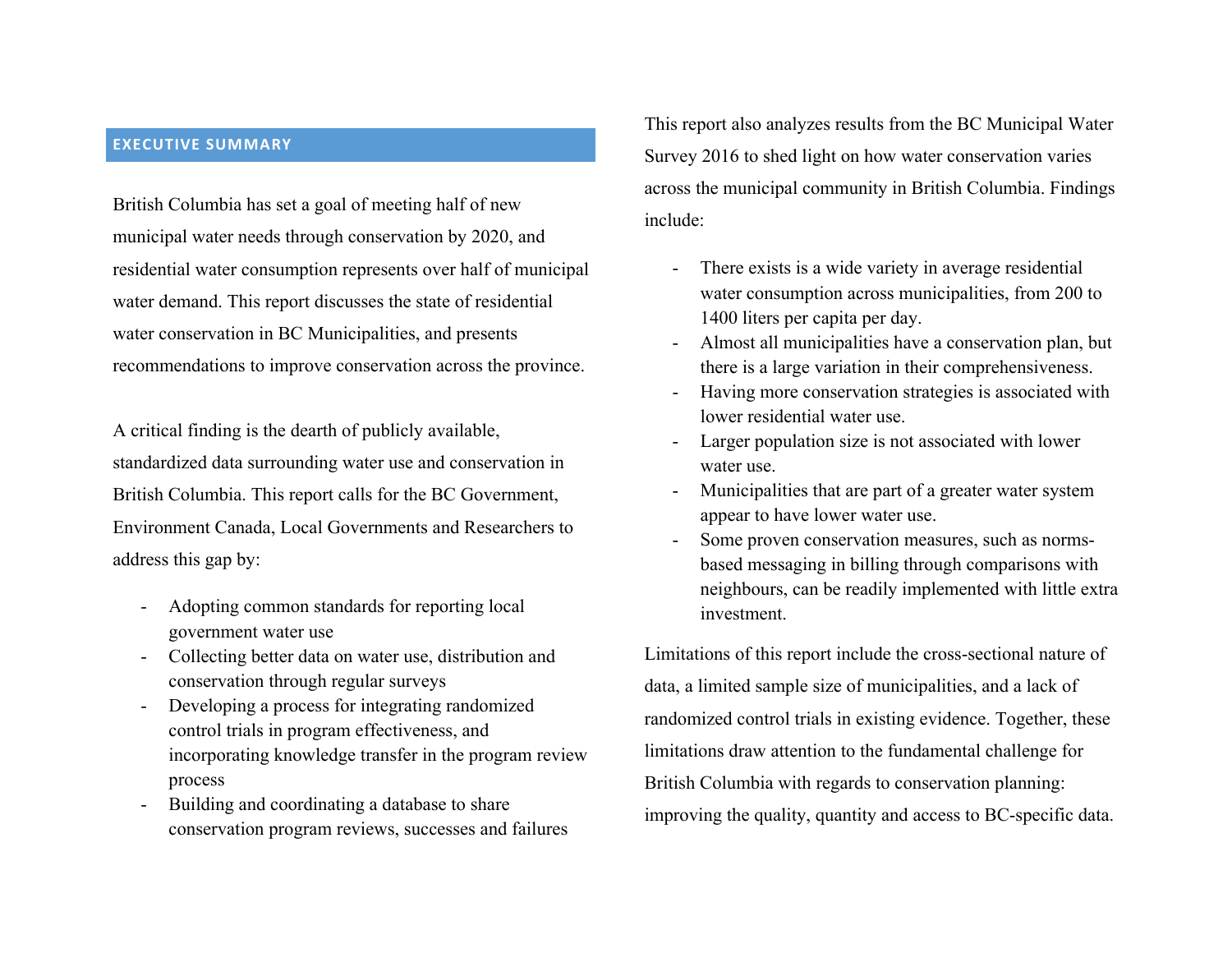### LIST OF ACRONYMS

BC — British Columbia

BCMWS — British Columbia Municipal Water Survey 2016

BCWWA — British Columbia Water and Wastewater

Association

MWWS — Municipal Water and Wastewater Survey

WSA — Water Sustainability Act

ICI — Institutional, Commercial, Industrial

LPCD — Liters per Capita per Day

SF — Single-Family

MF — Multifamily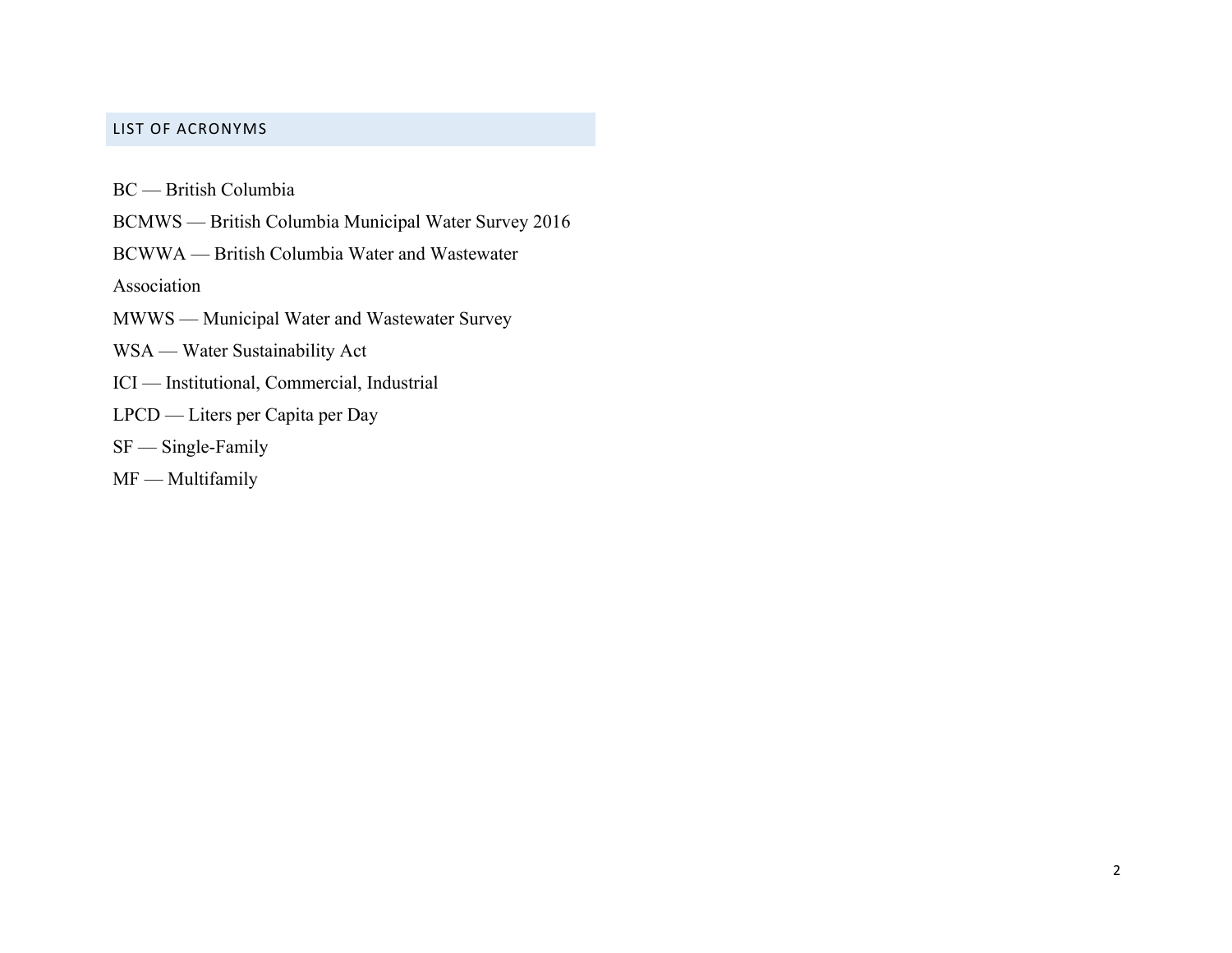## TABLE OF CONTENTS

| Municipal Water systems-finance vs conservation?14 |
|----------------------------------------------------|
|                                                    |
|                                                    |
|                                                    |
|                                                    |
|                                                    |
|                                                    |
|                                                    |
|                                                    |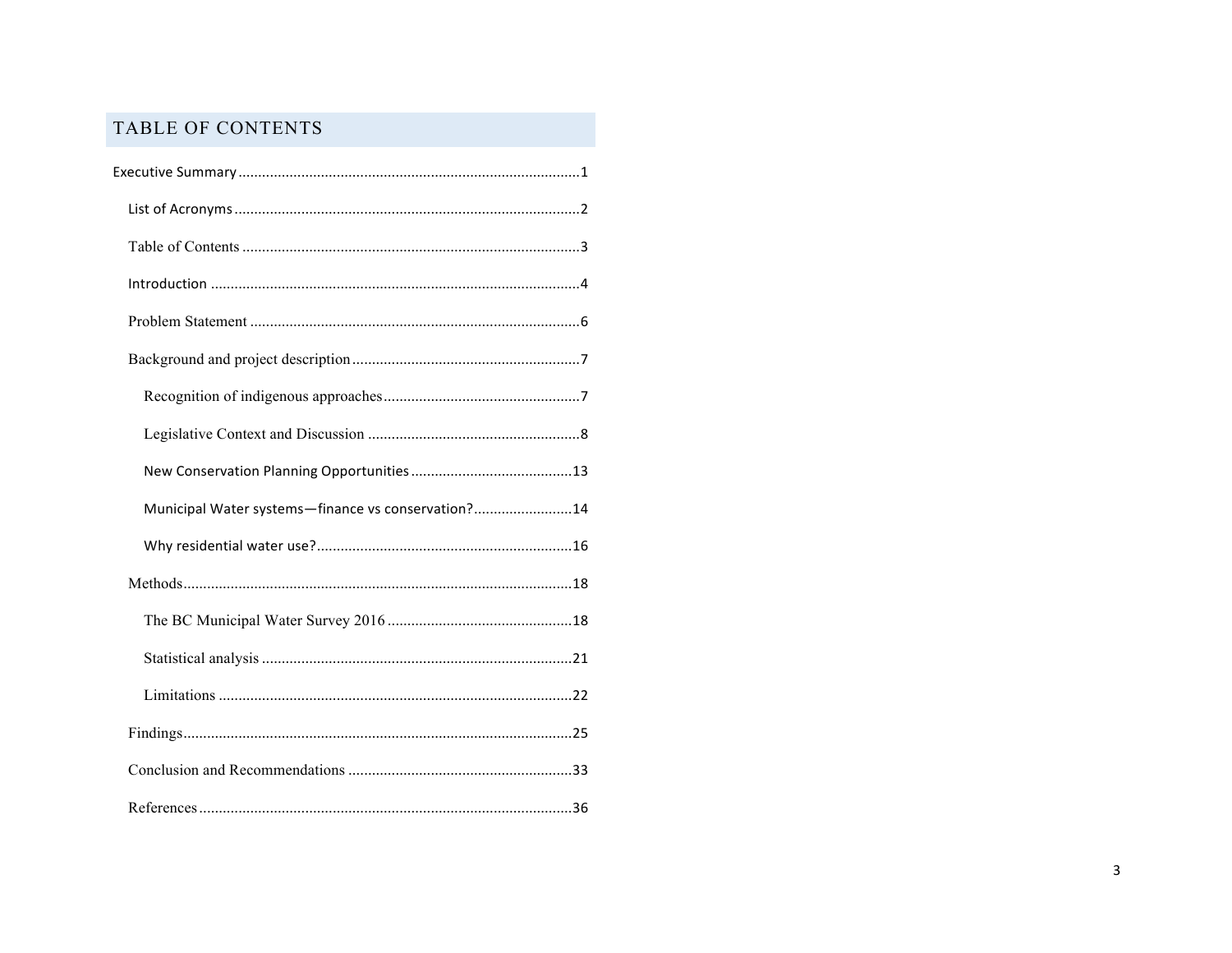#### INTRODUCTION

British Columbia may be rich in freshwater, but the supply and demand for freshwater resources are not always matched, neither geographically nor seasonally. For instance, we water gardens when it is driest (summer). Similarly, with 86% of British Columbia's population being urban (Statistics Canada, 2011), the demand for water is concentrated in metropolitan areas that do not necessarily coincide with freshwater reservoirs. These mismatches in demand and supply have been largely addressed by building hard infrastructure to store and channel freshwater from greater distances to meet current and future water demands. More recently, governments and water distributors have also recognized the importance of reducing the demand itself through water conservation.

More than half of local government demand for water is for the residential sector (Honey-Rosés et al 2016). It therefore represents the largest sector with potential demand reductions. While senior levels of government—the province in particular—have played a role in encouraging water conservation, through the generation of data, the mandating of conservation plans, and the setting of reduction goals, the issue

of water conservation has been overwhelmingly a local issue, to be managed by water suppliers and municipalities. While almost all municipalities are pursuing some form of water conservation for the residential sector, there have been no attempts to 1) capture what conservation strategies are being used, 2) evaluate which ones are effective, and 3) coordinate between municipalities across the province to share best practices. One previous survey (Ministry of Environment, 1998) did achieve the first goal, but with the aim of cataloguing existing practices rather than to identify successful ones. While this project cannot address all three goals, it does capture the conservation strategies currently implemented by municipalities, and suggests steps to start evaluating their effectiveness. By identifying current conservation strategies, seeing which ones are correlated with lower water use, and highlighting the current paucity of consolidated water data in the province, this project should serve planners, decisionmakers, conservation officers, researchers, and interested members of the public in understanding the current situation of residential water conservation in British Columbia. Ultimately, it is my goal that this project serve as a stepping stone toward the third goal: to help municipalities coordinate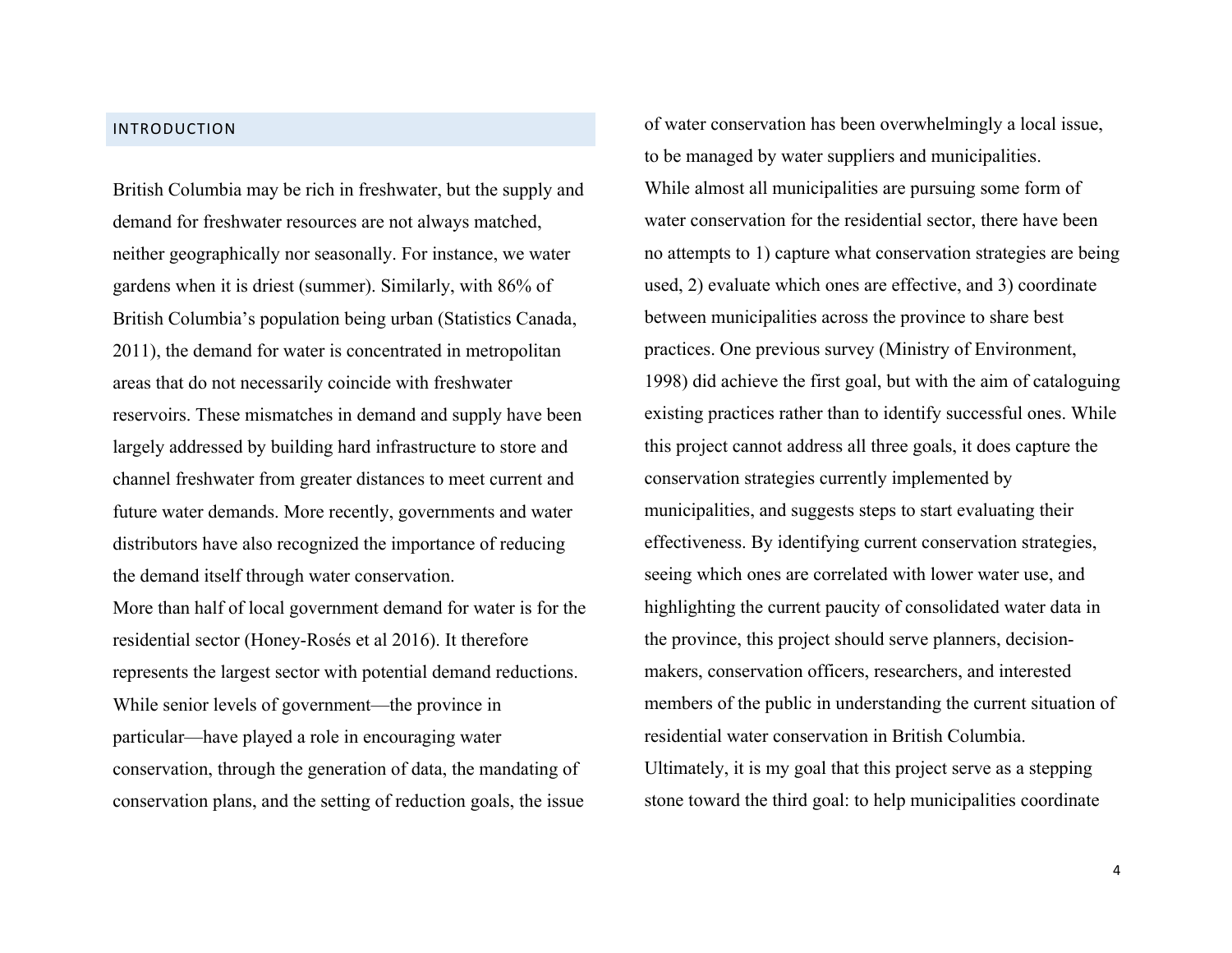with one another, other governments, and researchers, to share best practices in the pursuit of wiser use of our most precious resource.

While there is an important role for non-profit organizations and industry, recommendations in this report are directed to four specific actors: local governments, provincial government, Environment Canada, and researchers. These are the primary actors in improving conservation across local governments in British Columbia.

The recommendations are presented throughout the report in their corresponding sections, but are also compiled at the end under a separate section.

A note on terminology:

"Water conservation" is the primary term used in this report to refer to the pursuit of a reduction in water use, rather than the terms "water use efficiency" and "water demand management." In most cases these three terms may be used interchangeably. However, I believe "water conservation" contains an ethical component as to why water is being reduced, which I argue speaks better to the recognition of societal values inherent to

any planning practice. This is in contrast the more utilitarian terms "water efficiency" and "demand management," used more often in engineering and economics literature.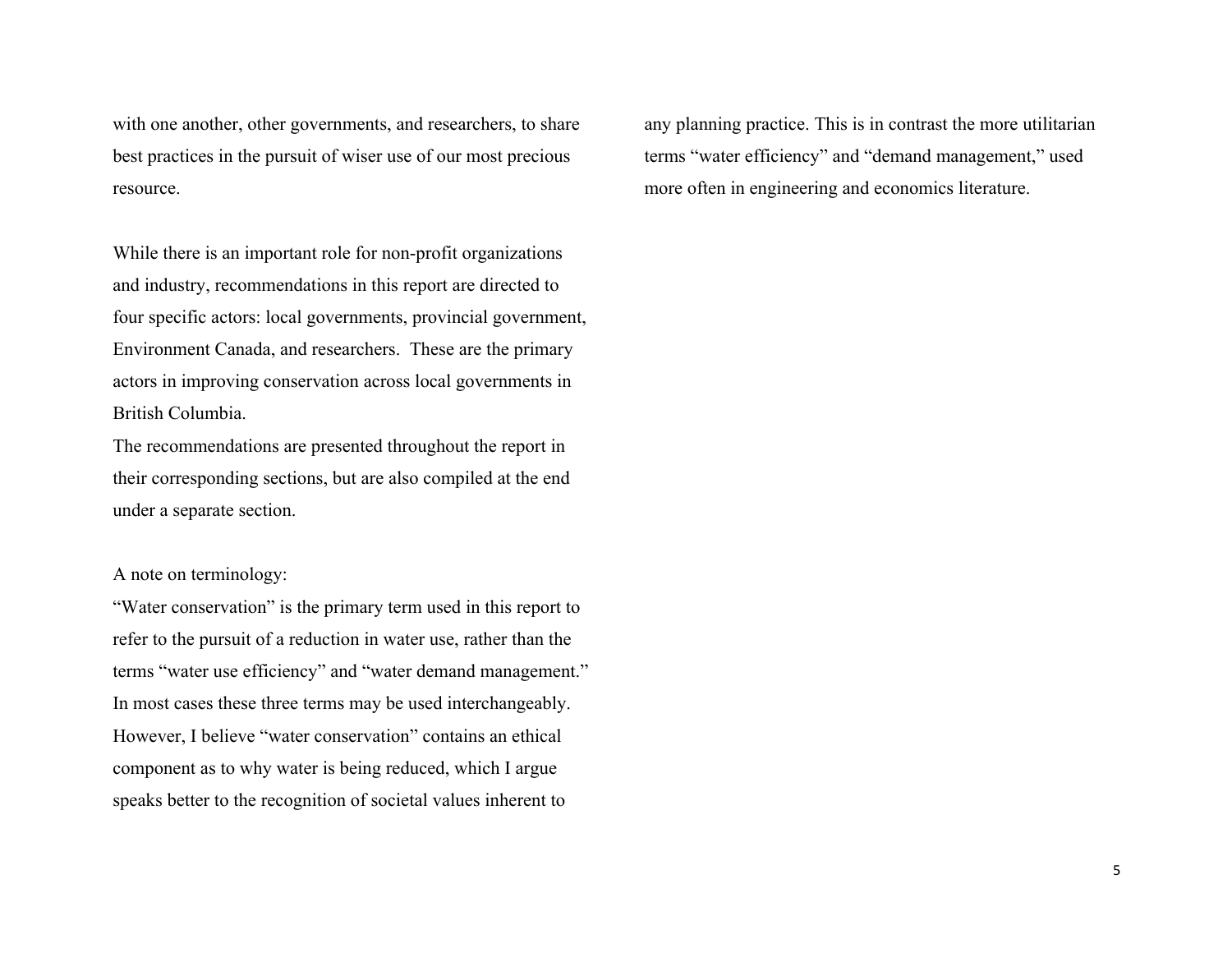## PROBLEM STATEMENT

The primary goal of this report is to shed light on how water is being conserved in the residential sector in British Columbia municipalities. As part of this goal, there are a few guiding questions I aim to answer.

• **What conservation strategies are being pursued by BC Municipalities to reduce residential water consumption?**

What are the most common residential conservation strategies in British Columbia? What are the least common? Is there a minimum set of conservation measures that all municipalities have implemented?

• **What conservation strategies are associated with the lowest rates of urban water consumption?** Is there any relationship between certain conservation strategies and water use? Are these relationships statistically significant? And do they suggest future directions for other municipalities?

• **Do larger municipalities use less water than smaller municipalities?**

If more populous municipalities have larger water systems, are there organizational economies of scale that allow for a wider range of conservation policies to be adopted?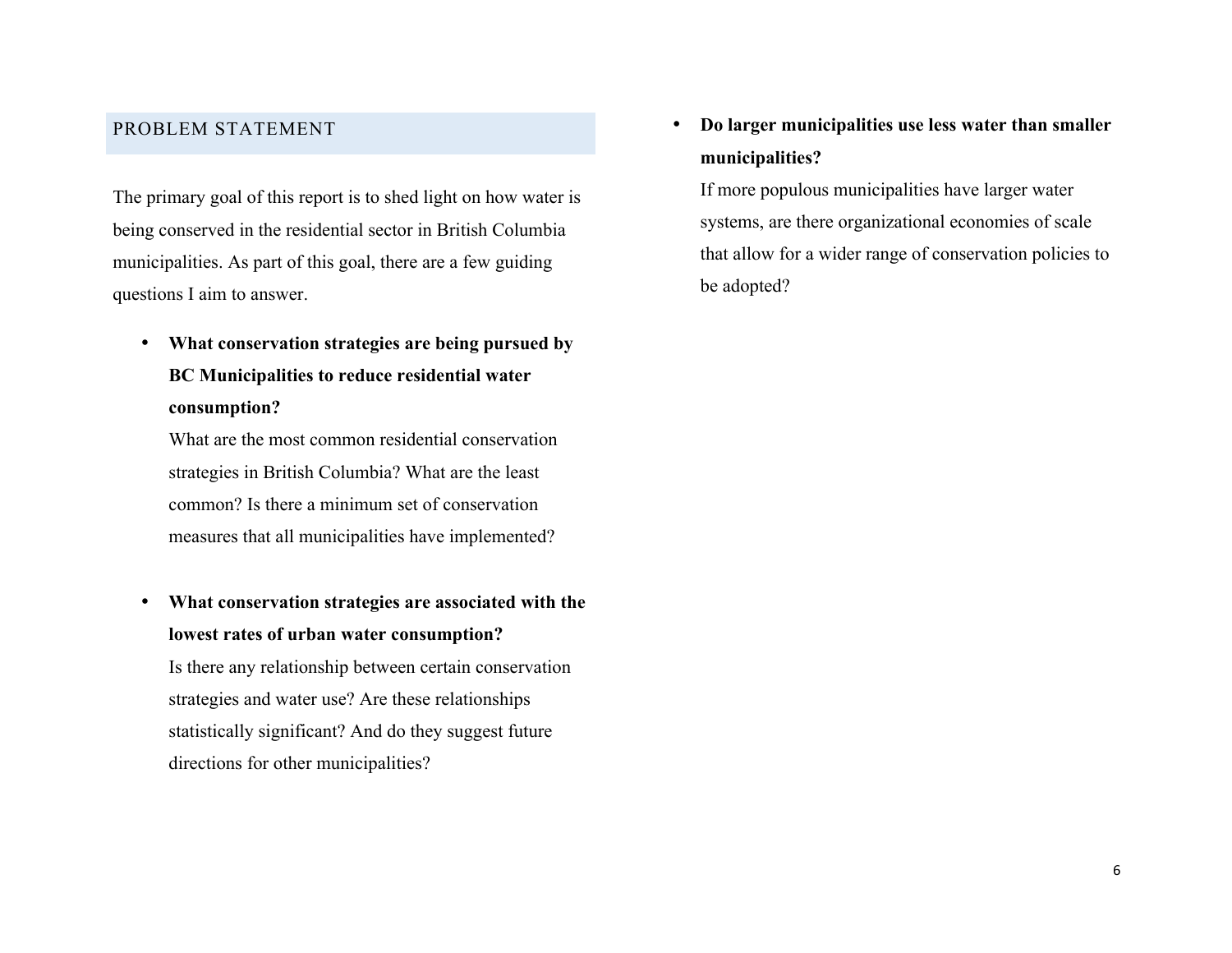## BACKGROUND AND PROJECT DESCRIPTION

### RECOGNITION OF INDIGENOUS APPROACHES

It is incumbent upon all planners in British Columbia to recognize that many of present-day British Columbia municipalities are on ancestral, unceded territories of indigenous nations. Although the urban scope of my project does not explicitly address water use by First Nations or Métis, I do want to briefly recognize that water was used, managed, shared, and conserved for millennia before the formation of British Columbia or Confederation. With regards to water conservation in particular, place-based stories, which were passed down through generations by elders, played a role in instilling an ethic of water conservation. Consider the following Musqueam story of həm'ləsəm', as told by elder Larry Grant:

> X, who was our transformer, who was here after everything was here to make sure things were correct for people, came across a young person playing with water, where people were able to get fresh water. He was playing with the water, throwing it away and then

fooling around, washing his hair, and didn't allow other people to have access to the water. So X came upon him one day and then asked him "why are you not sharing the water?" "Well this is my site, this is my place, this is my water. I can do what I want with it. I can play with it, I can throw it away, I can bathe as many times as I want." So X watched him, and as he was playing with the water, X transformed him into a rock, a rock about that size, and X said "now that you won't share the water, I transformed you into a rock for the whole world to see as they go by". (via. University of British Columbia, 2014)

Although this is the only section in which I touch on indigenous knowledge and and approaches to water management, this story should serve as a reminder to the reader of more traditional ways of pursuing water conservation. Such approaches are not captured in Province-led conservation data collection, nor by extension in this report, which seeks to establish continuity with existing data. This is a weakness and gap in my research, which I hope future researchers will correct.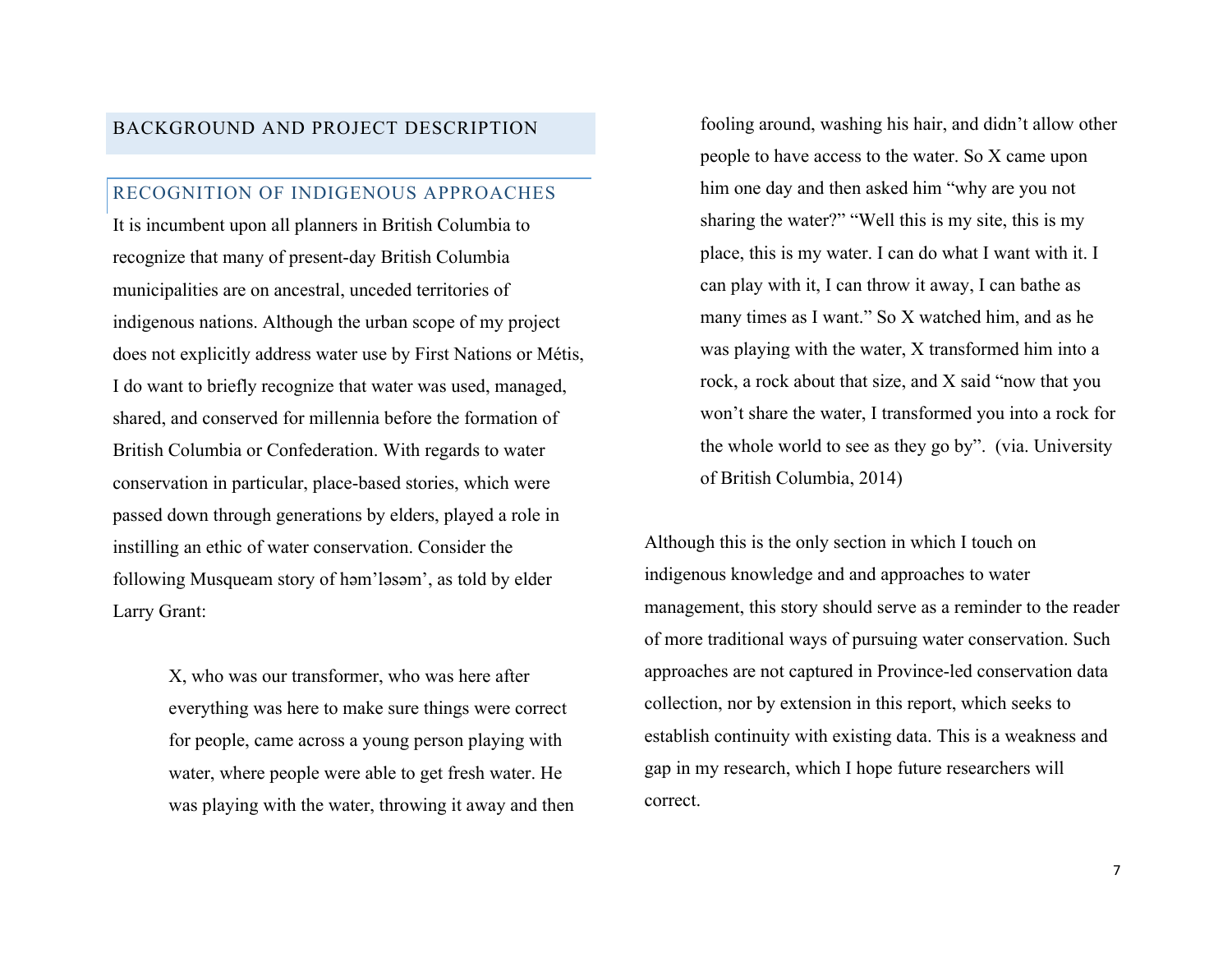## LEGISLATIVE CONTEXT AND DISCUSSION

#### FEDERAL

The Constitution Act assigns almost all responsibilities regarding water to the provinces, not the Federal Government. The Federal Government has, however, played a role in collecting water-related data, notably through Environment Canada. It has also played a role in setting health standards (Health Canada), researching climate change (Natural Resources Canada), and managing water on indigenous reserves (Aboriginal Affairs and Northern Development Canada) (Fraser Basin Council, 2011). Of particular importance to the topic of water conservation, Environment Canada's Municipal Water and Wastewater Survey (2011) has shed light on how much water is being used, and metered, by municipality. Another major federal role has been in the provision of grants for water infrastructure (BCWWA 2014). For water conservation in particular, however, the Federal Government has neither been active either in legislation nor in setting specific goals.

## PROVINCIAL

From 1909 until the adoption of the Water Sustainability Act in 2016, the British Columbia Water Act served as the primary set of laws governing the management and use of provincial water. However, as the Water Act was adopted in an era of low urbanization, low total water use, and to facilitate economic development, it was not crafted with conservation goals in mind (Brandes & Curran, 2008). Several important limitations to pursuing conservation in the Water Act, highlighted by the Ministry of Environment (1993), include:

- When making allocation decisions, there is no requirement to consider in-stream uses, or to consider levels required
- The system of water planning is based on reacting to license applications rather than conservation planning
- Conservation is limited to conserving fish and wildlife, not to ecological systems as a whole
- Water act does not require existing licensees to meet new standards, and does not allow for adaptive management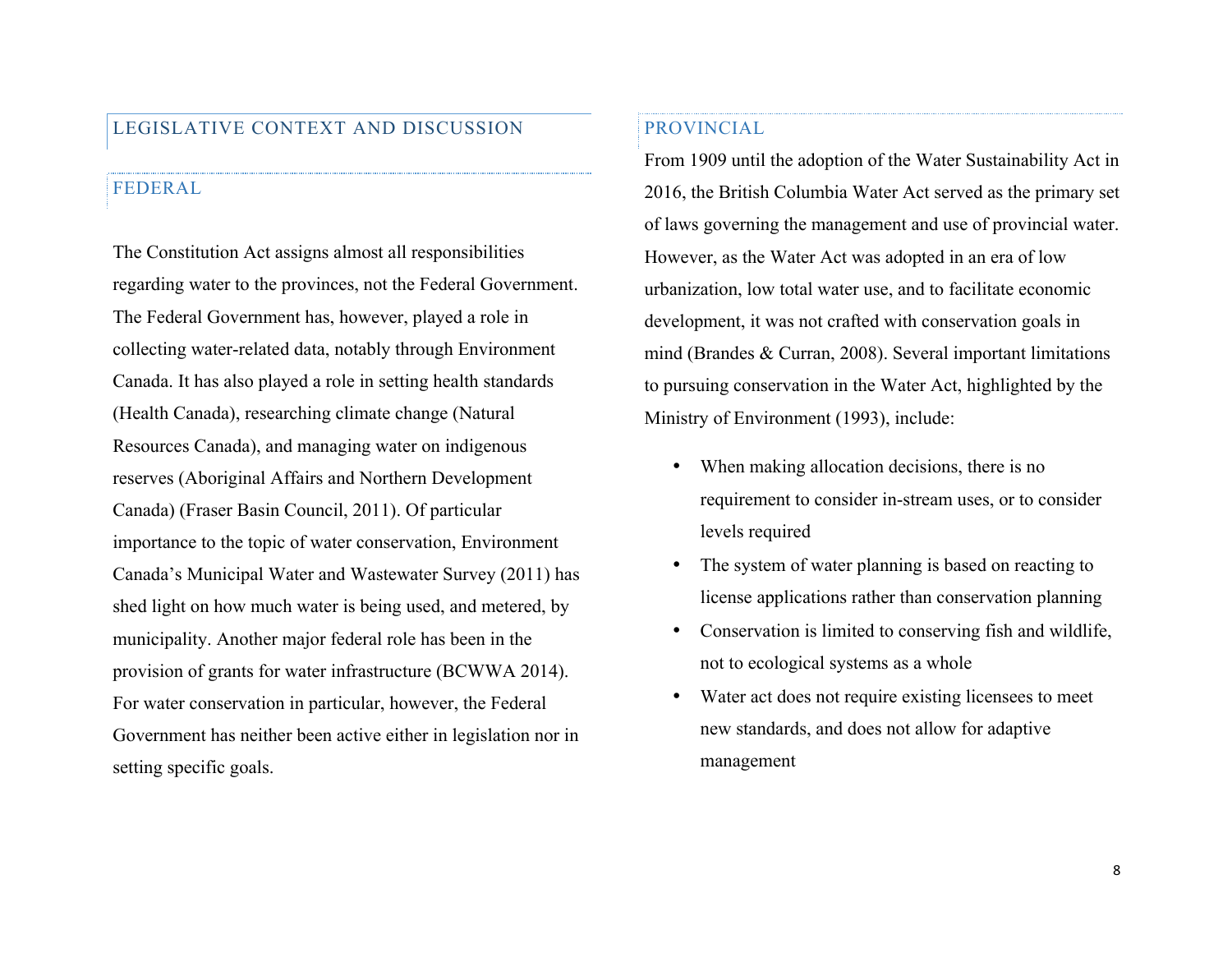In 1998, the Provincial government addressed some of these gaps, with convening of a Water Conservation Working Group to adopt a provincial strategy for water conservation (British Columbia, 1998). Specifically, the Water Conservation Strategy for British Columbia highlighted principles of water conservation, as well as general strategic directions to guide legislation and regulation. Within these strategic directions, however, it is clear that the provincial role is in facilitating local water suppliers and local governments in adopting conservation measures. For instance: "…many strategic actions are more appropriately directed at the local level, to enhance benefits gained from initiatives already taken." (Water Conservation Strategy, 1998, p. 28). Rather than mandate reductions in water use or specific conservation measures, the Provincial strategy encouraged water conservation. Its actions include broad language such as "review water supply plans, official community plans, by-laws, standards, policies and procedures as applicable to ensure efficient delivery, use, and pricing of water," (p. 29). It also included specific actions that identified the responsible actor and specific pieces of legislation, such as "review section 22(l) of the Environmental Assessment Act to enable the executive director to require the

inclusion of water use efficiency and water conservation measures in project reports (lead: Ministry of Environment, Lands and Parks)" (ibid). While there were some specific conservation strategies that emerged from the strategy including most notably the mandate for making changes to the Building and Plumbing Code (strategic direction 2)—the strategy had been overall more *laissez-faire* than dirigisme. This is especially true for the planning-specific strategic directions, which, although mentioned, are much less demanding than they are voluntary. While "Plan, Manage and Evaluate" was identified as an umbrella strategy that included strategic directions "Comprehensive Water Supply Planning" and "Industrial Standards and Management Support," no significant changes are adopted. Rather than require by law that comprehensive plans be drafted by local governments, the strategy reads: "Local governments, utilities, and other largescale water licensees are encouraged to seriously consider the following advantages in conducting a comprehensive water supply and management plan," (p.32) followed by three bullet points of advantages. Under "actions," the strategy clearly places responsibility on local and regional governments: "Give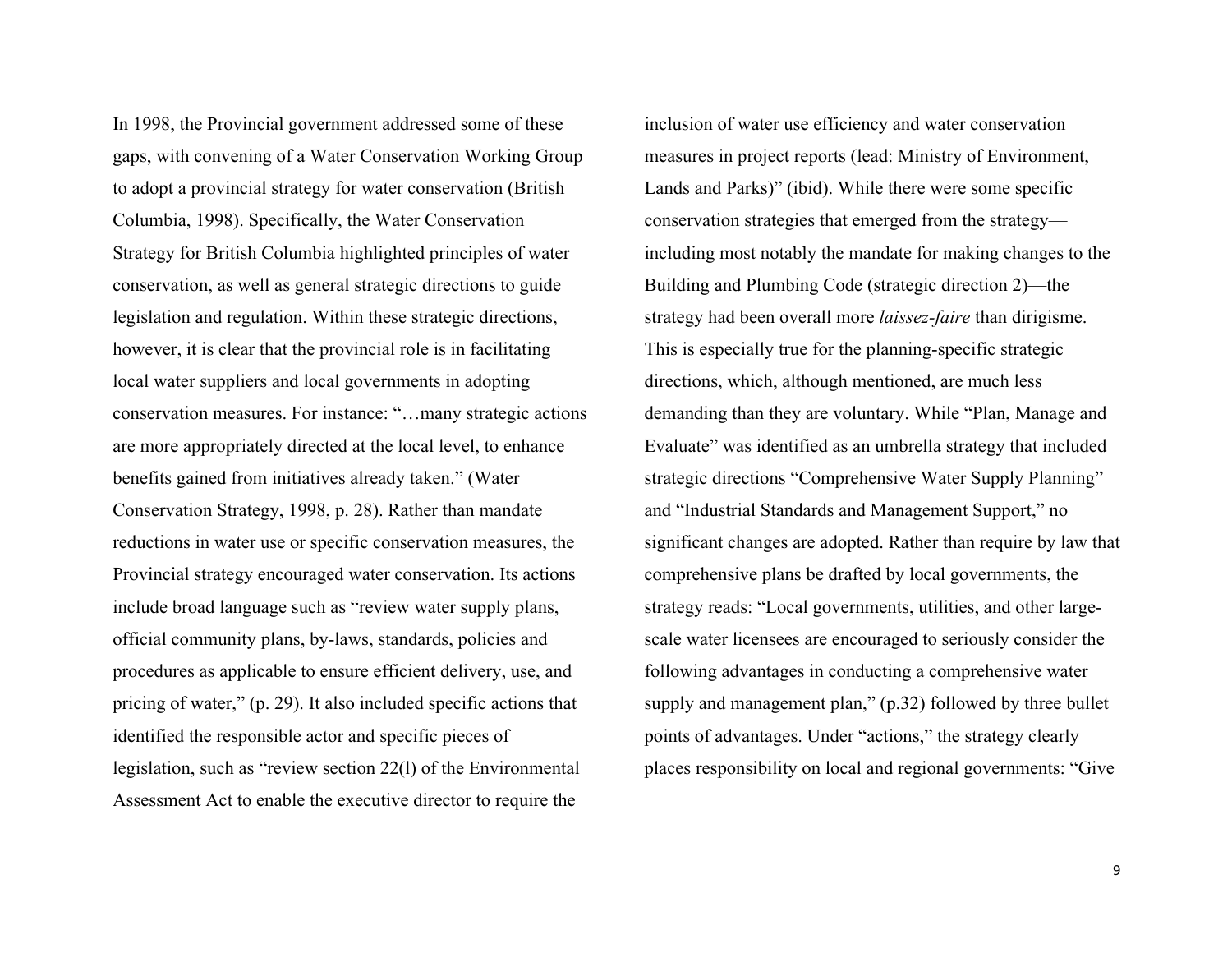full consideration to water use efficiency measures in local and regional water supply planning processes." (ibid.) It also identifies pricing and finance as strategic directions, calling for a review of pricing structures, as well as encouragements to adopt universal metering and conservationoriented pricing.

One component of the official Water Conservation Strategy was the catalogue of existing conservation measures in use by different governments and water providers across the province, which is particularly important to this project. This Water Use Efficiency Catalogue (Ministry of Environment, 1998) obtained responses from 94 municipalities (see Figure 1, next page). The conservation measures were grouped by "hard" and "soft" conservation measures. Hard conservation including legal tools, economic and financial tools, and operations and management tools, while soft measures included planning tools, education, school programs, lead-by-example, and partnership/cooperation (see Figure. 1). The Water Use Efficiency Catalogue also reports on the municipal rationale for conservation, and found that capacity constraints (65%) and the need to reduce costs (62%) were the most common reasons,

with environmental stewardship (33%) and potential droughts (23%) being less common. Interestingly, this catalogue was also administered to Regional Districts, the province and the federal government. Of the two senior levels of government, it found the federal government to be least involved in water conservation (by number of conservation measures), identifying only 11 of 77 tools as part of its efforts, while the province was active in 20.

I include the Water Use Efficiency Catalogue in this discussion as it provides the only cross-sectional snapshot of what conservation initiatives were being pursued by municipalities, and has not been updated since 1999. The only other similar attempt is the BC Municipal Water Survey 2016, which captures measures active in 2013.

This in itself is an important finding: there is no up-to-date database on what conservation measures are being pursued in the province. By extension, we cannot know which ones are effective at achieving their stated goals.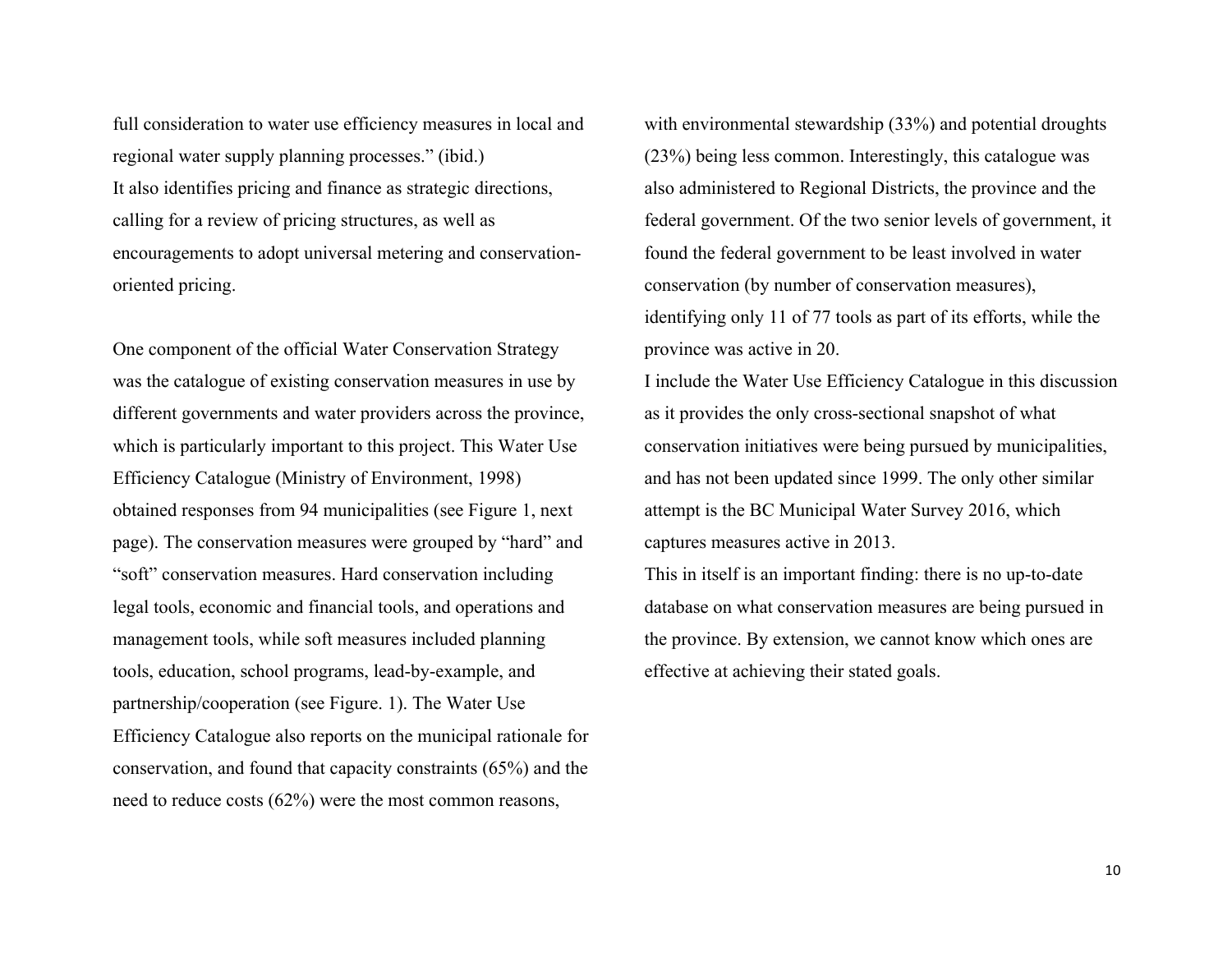| Yes                                    |                                                                    |                                |  |
|----------------------------------------|--------------------------------------------------------------------|--------------------------------|--|
| 욷                                      | vation<br><b>Measures</b>                                          | Conser-                        |  |
| constraints<br>capacity<br>αå          |                                                                    |                                |  |
| stewardship<br>environmental<br>ئم     |                                                                    |                                |  |
| drought<br>potential<br>ó              |                                                                    | <b>II. RATIONALE</b>           |  |
| costs<br>reduce<br>ಕ                   |                                                                    |                                |  |
| -11<br>other <sup>1</sup><br>۵Ŝ        |                                                                    |                                |  |
| bylaws                                 |                                                                    |                                |  |
| standards                              |                                                                    |                                |  |
| regulations                            | 1. Legal tools                                                     |                                |  |
| licensing                              |                                                                    |                                |  |
| ۰<br>restrictio<br>mandatory           |                                                                    | <b>IIII. AREAS OF EMPHASIS</b> |  |
| other                                  |                                                                    |                                |  |
| analysis<br>cost/benefit               | A. 'Hard' Conservation Measures<br>2. Economic and Financial Tools |                                |  |
| study/pilot<br>metering                |                                                                    |                                |  |
| analysis<br>structure<br>pricing:      |                                                                    |                                |  |
| fees<br>te<br>inclining block          |                                                                    |                                |  |
| seasonal rates                         |                                                                    |                                |  |
| grants                                 |                                                                    |                                |  |
| <b>GSD</b><br>excess<br>ē<br>fines     |                                                                    |                                |  |
| charges<br>service                     |                                                                    |                                |  |
| other                                  |                                                                    |                                |  |
| audits<br>water                        | 3. Operations and Management Tools                                 |                                |  |
| practices<br>best management           |                                                                    |                                |  |
| metering                               |                                                                    |                                |  |
| residential                            |                                                                    |                                |  |
| commercial/industrial                  |                                                                    |                                |  |
| agricultural/irrigation                |                                                                    |                                |  |
| low-flow/retrofit programs             |                                                                    |                                |  |
| leak-detection                         |                                                                    |                                |  |
| xeriscaping                            |                                                                    |                                |  |
| demand study<br>sector                 |                                                                    |                                |  |
| program<br>9SD.<br>စ္စ<br><b>water</b> |                                                                    |                                |  |
| comfort systems<br>climate             |                                                                    |                                |  |
| supply improvements<br>water           |                                                                    |                                |  |
| computer upgrades                      |                                                                    |                                |  |
| 흝<br>Emergency Response                |                                                                    |                                |  |
| watershed protection                   |                                                                    |                                |  |
| residential programs                   |                                                                    |                                |  |
| ICI programs                           |                                                                    |                                |  |
| agricultural programs                  |                                                                    |                                |  |
| or projects<br>pilot programs          |                                                                    |                                |  |
| other                                  |                                                                    |                                |  |

| Yes                                                      | vation<br>Measures 1. Planning Tools 2. | Conser-                                |  |
|----------------------------------------------------------|-----------------------------------------|----------------------------------------|--|
| £                                                        |                                         |                                        |  |
| utility<br>ğ<br>planning<br>strategic                    |                                         |                                        |  |
| land-use planning                                        |                                         |                                        |  |
| management<br>watershed                                  |                                         |                                        |  |
| other                                                    |                                         | <b>IIII. AREAS OF EMPHASIS</b>         |  |
| voluntary restrictions                                   |                                         |                                        |  |
| media                                                    |                                         |                                        |  |
| information with billing                                 | 3i. Education for Residential Users     | <b>B. 'Soft' Conservation Measures</b> |  |
| publications                                             |                                         |                                        |  |
| events<br>community                                      |                                         |                                        |  |
| advertising<br>outdoor                                   |                                         |                                        |  |
| seminars<br>workshops and<br>Intern                      |                                         |                                        |  |
| programs<br>education<br>focus<br>ġ                      |                                         |                                        |  |
| force<br>citizen committee/task<br>groups                |                                         |                                        |  |
| γgγ<br>븖<br>opinion<br>pubic                             |                                         |                                        |  |
| referendum                                               |                                         |                                        |  |
| flow/retrofits<br>voluntary low                          |                                         |                                        |  |
| $rac{1}{2}$                                              |                                         |                                        |  |
| media                                                    |                                         |                                        |  |
| with billing<br>ation<br>inform                          | 3ii. Education for ICI Users            |                                        |  |
| seminars<br>$\overline{a}$<br>tion<br>publi              |                                         |                                        |  |
| iops<br>Internet                                         |                                         |                                        |  |
| sano<br>o<br>focus                                       |                                         |                                        |  |
| e/task force                                             |                                         |                                        |  |
| cther                                                    |                                         |                                        |  |
| programs<br>curriculum/school                            |                                         |                                        |  |
| publications<br>contests for                             |                                         |                                        |  |
| students<br>activities<br>special                        | 3ii. School Programs                    |                                        |  |
| <b>tative</b><br>student                                 |                                         |                                        |  |
| facilities<br>water<br>ъ<br>tours<br>class               |                                         |                                        |  |
| operations<br>efficient                                  |                                         |                                        |  |
| programs<br>low-flow/retrofit                            | 4. Lead-by-Example                      |                                        |  |
| landscaping<br>water efficient                           |                                         |                                        |  |
| of leaks<br>detection/repair<br>early                    |                                         |                                        |  |
| 皀<br>greywater recycling<br>Ω<br>읇<br><b>Tag</b><br>redu |                                         |                                        |  |
| education<br>employee                                    |                                         |                                        |  |
| officials<br>electe<br>$\mathbf{p}$<br>ducation          |                                         |                                        |  |
| conservation library                                     |                                         |                                        |  |
| Public Private Partnerships<br>۰                         |                                         |                                        |  |
| 씥<br>o<br>ō<br>튱<br>ŧ                                    |                                         |                                        |  |
| utilities<br>other<br>看                                  |                                         |                                        |  |
| å<br>busine<br>local<br>흏                                | 5. Partnership/Cooperation              |                                        |  |
| hajor<br>major<br>ŧ                                      |                                         |                                        |  |
| partnerships<br>ቴ<br>pilot programs<br>C/B analysis      |                                         |                                        |  |
| other                                                    |                                         |                                        |  |
|                                                          |                                         |                                        |  |

**Figure 1 Conservation Measures catalogued in the Water** 

**Use Efficiency Catalogue, Ministry of Environment (1998)**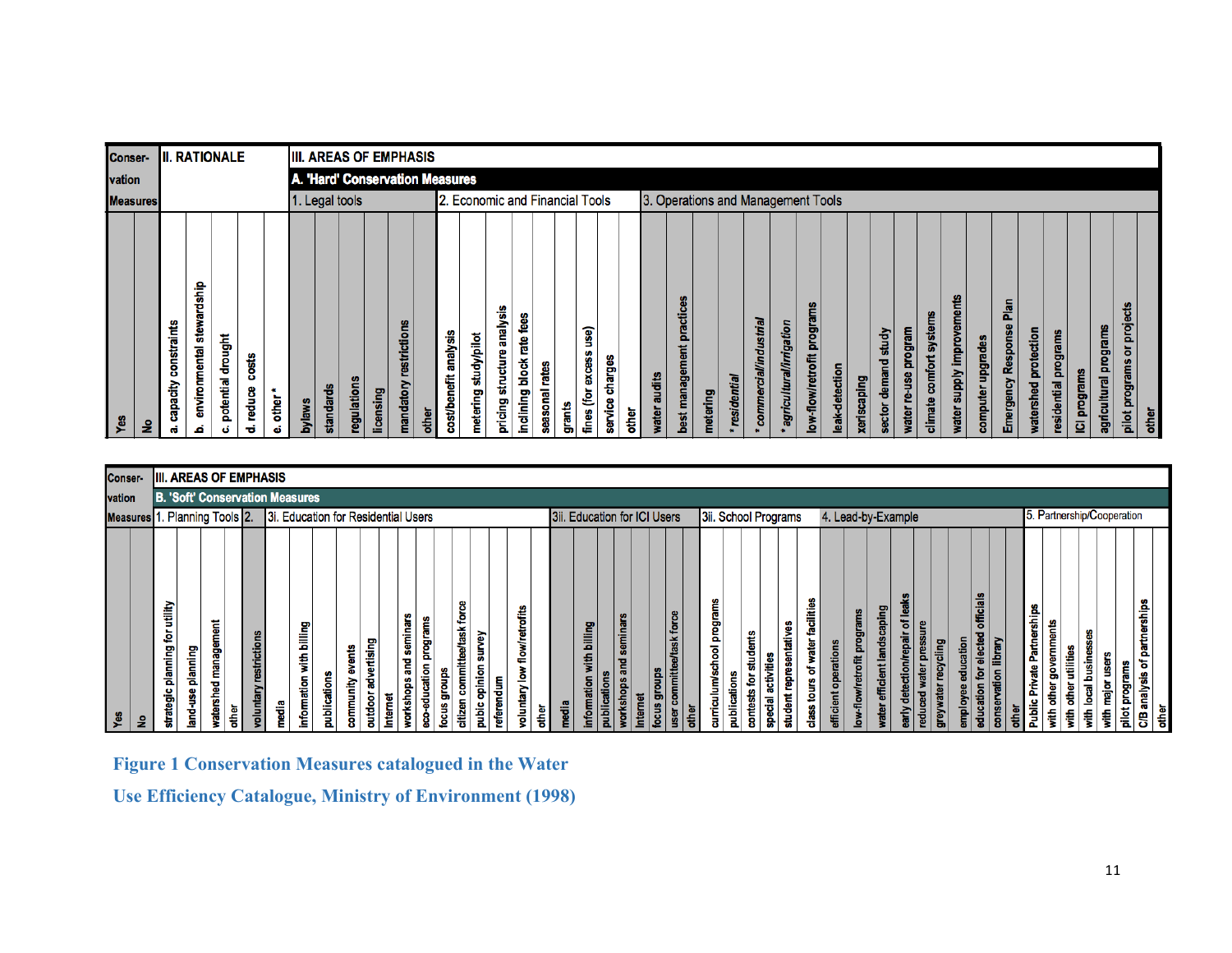There have since been provincially-led educational campaigns and water conservation-related goals, most notably the 2008 Living Water Smart policy. Living Water Smart goals include reducing overall water use by 33% by 2020, and meeting 50% of new municipal water needs through conservation (see summary of goals by Wong et al, 2009).

One particularly important change brought about by the Living Water Smart Policy, which solidifies the role of local providers as the primary actors in conservation, is the provincial requirement that local governments must have a water conservation plan in order to qualify for provincial capital grants for drinking water and wastewater infrastructure (Fraser Basin Council, 2011). To this end, the POLIS Project for Ecological Governance, with support from the Ministry of Community and Rural Development, developed the Water Conservation Planning Guide 1.0 (Wong et al, 2009). The stated purpose of the guide is to "help communities develop and implement comprehensive integrated water conservation plans." (Wong et al, 2009, p.1). This guide, focused on planning process, is an excellent resource that provides a stepby-step approach for small and medium governments to

compile their water system profile, forecast demand, set targets, review conservation tools, identify the most appropriate ones, and implement them. However, it is lacking two critical elements that would help the province and municipalities achieve their water reduction goals in a coordinated fashion. First, it does not provide a solid evidence base of which conservation measures have been effective in other, comparable BC communities. While it provides a small selection of case studies, it places the onus on the "Action team, local governments, municipal engineers, industry representatives, senior government" to identify and compile the list of tools and measures (Wong et al, 2009, p.50). It does refer to one existing evidence base, compiled by Brandes et al (2006)—but this guide too had to resort primarily to case studies and evidence from outside the province. Despite good planning support for municipal conservation following the 2008 Living Water Smart policy, the lack of a BC-specific evidence base is impeding evidence-based conservation planning (more on this under limitations). Second, the guide's suggested planning process does not

address this absence of an evidence base. It ends with a call for monitoring and program review, but leaves out a process for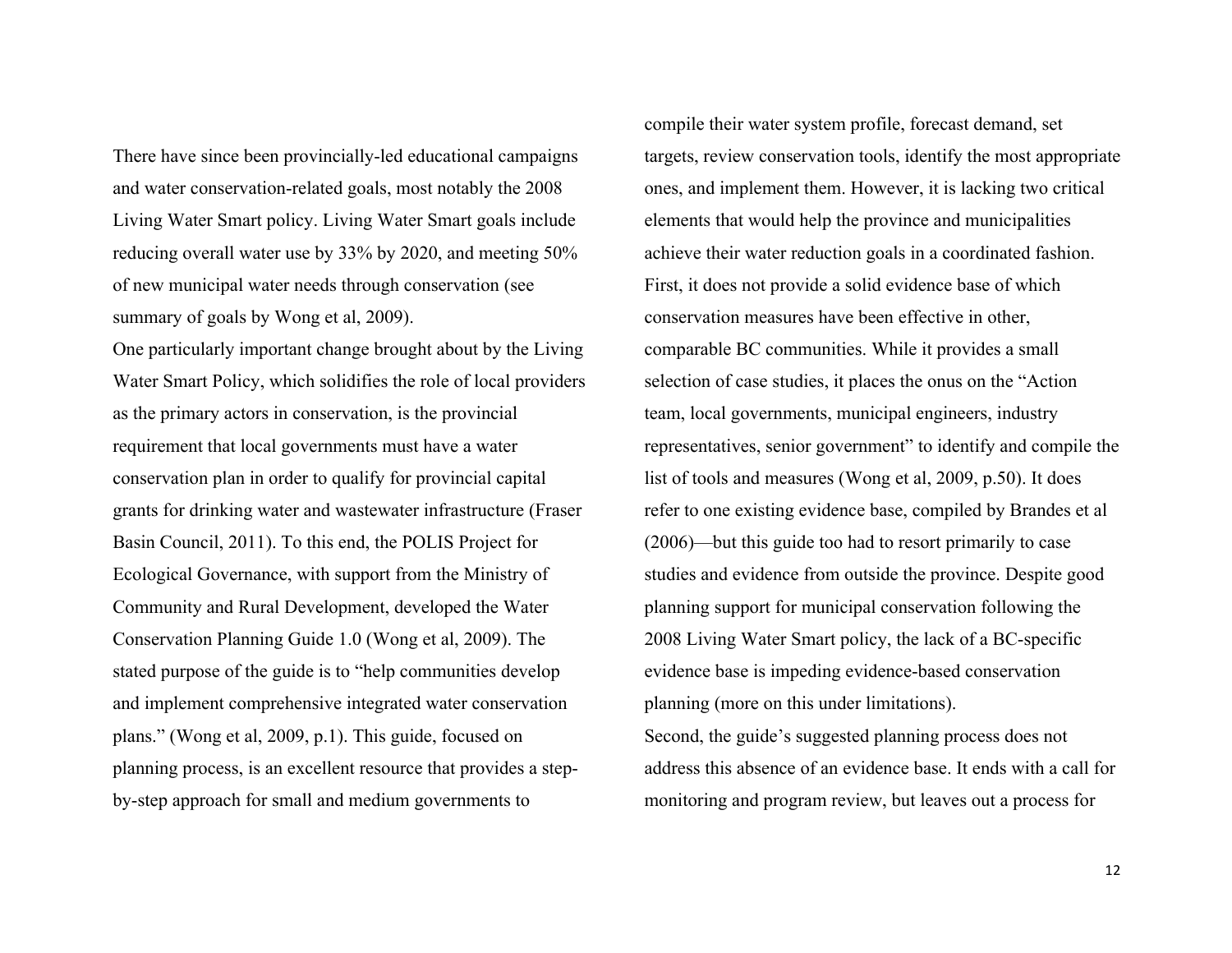how to share program effectiveness. By opening up reviews to other local governments, municipalities would facilitate planning knowledge transfer, and ultimately allow for the building of a BC-specific evidence base.

#### *Recommendations*

Province:

- Develop and manage a database of municipal water conservation strategies, which include costs of implementation and results.
- Commission a second version of the Water Conservation Planning Guide, which includes the process to share data with other local governments.

#### Local Governments

- Incorporate knowledge transfer into program review and monitoring, to ensure municipalities learn from one another in a systematic way

Researchers:

Partner with governments to integrate program evaluation in water conservation, interpret results, and share findings

#### NEW CONSERVATION PLANNING OPPORTUNITIES

Together with Living Water Smart, the 1998 Water Conservation Strategy and catalogue of water use efficiency form the current conservaton-specific official strategy. The new Water Sustainability Act (WSA, adopted in 2016) could present opportunities for more province-required conservation-oriented policy. Specifically, the introduction of "water sustainability plans," which allow specific regional issues to be addressed through both co-governance and multistakeholder planning in an enforceable manner, has been identified by the POLIS Project on Ecological Governance as a core regulation area in the WSA (Brandes et al, 2015). Despite incorporating significant changes that could make take WSA in a different direction from the 1909 Water Act (which did not feature conservation at all), it also suggests a continuation of having local and regional actors play the lead role in water conservation, rather than in mandating from the provincial level. Furthermore, the POLIS project is clear in its assessment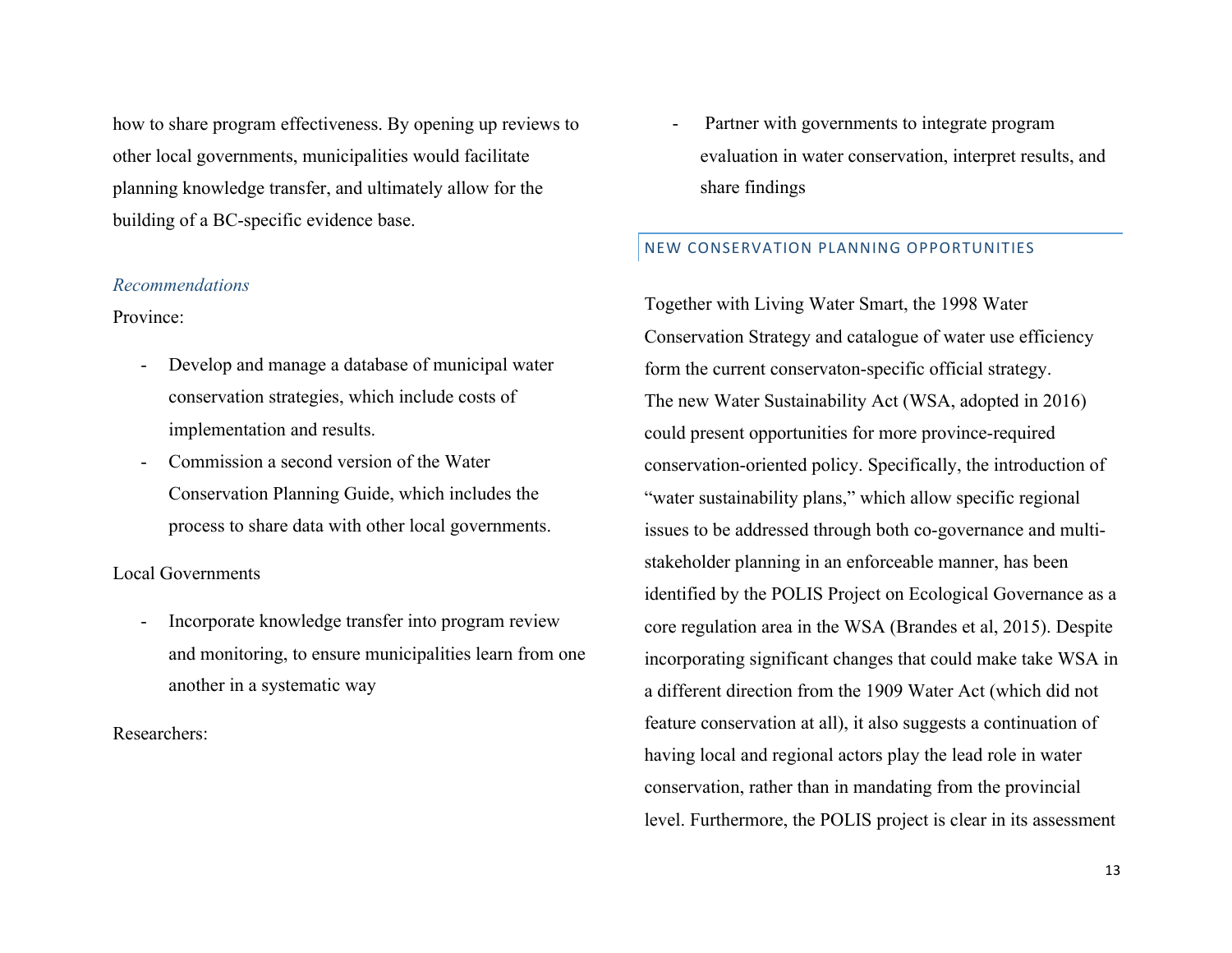of the WSA: while it does have the potential to honour its ambitious goals of sustainability, its success will be largely determined by subsequent regulation, which still remains to be legislated.

Given this uncertainty the opportunities afforded by the WSA's water sustainability plans have yet to be realized. These plans are therefore not a focus of this project, which instead looks at how municipalities have pursued water conservation in the lead-up to the WSA's adoption. By illustrating how municipal governments are currently approaching water conservation in their community, it is my hope that this report can assist future planners and decision-makers with relevant information in the formulation of innovative water sustainability plans.

## MUNICIPAL WATER SYSTEMS-FINANCE VS CONSERVATION?

Given that local governments in British Columbia are responsible for designing and implementing conservation measures, it is important to understand a general context of municipal water systems in British Columbia. First, they are often underfunded. In the C.D. Howe Institute's

"Wave of the Future: The Case for Smarter Water Policy,"

Steven Renzetti (2009) begins with a grim picture of Canadian Municipal water systems:

> On average, they lose or cannot account for 20 percent of the water leaving their treatment plants. They face a significant backlog of infrastructure repairs, and replacement costs have been estimated to be billions of dollars. They do not know how much water is consumed by the one-quarter of their residential customers whose water use is unmetered. And, in 2007, the revenues they earned represented only 70 percent of their recorded expenditures – which by most accounts understates the costs of their operations.

The more recent Canadian Infrastructure Report Card (CIFR, 2016) echoes this position, finding that only 71% of potable water systems in Canada are in "good" or "very good" condition. It identifies a need for long-term planning in infrastructure, and notes that smaller municipalities are in particular need: **"All communities, particularly smaller municipalities, would benefit from increased asset management capacity.**" (2016, emphasis not added, p.6).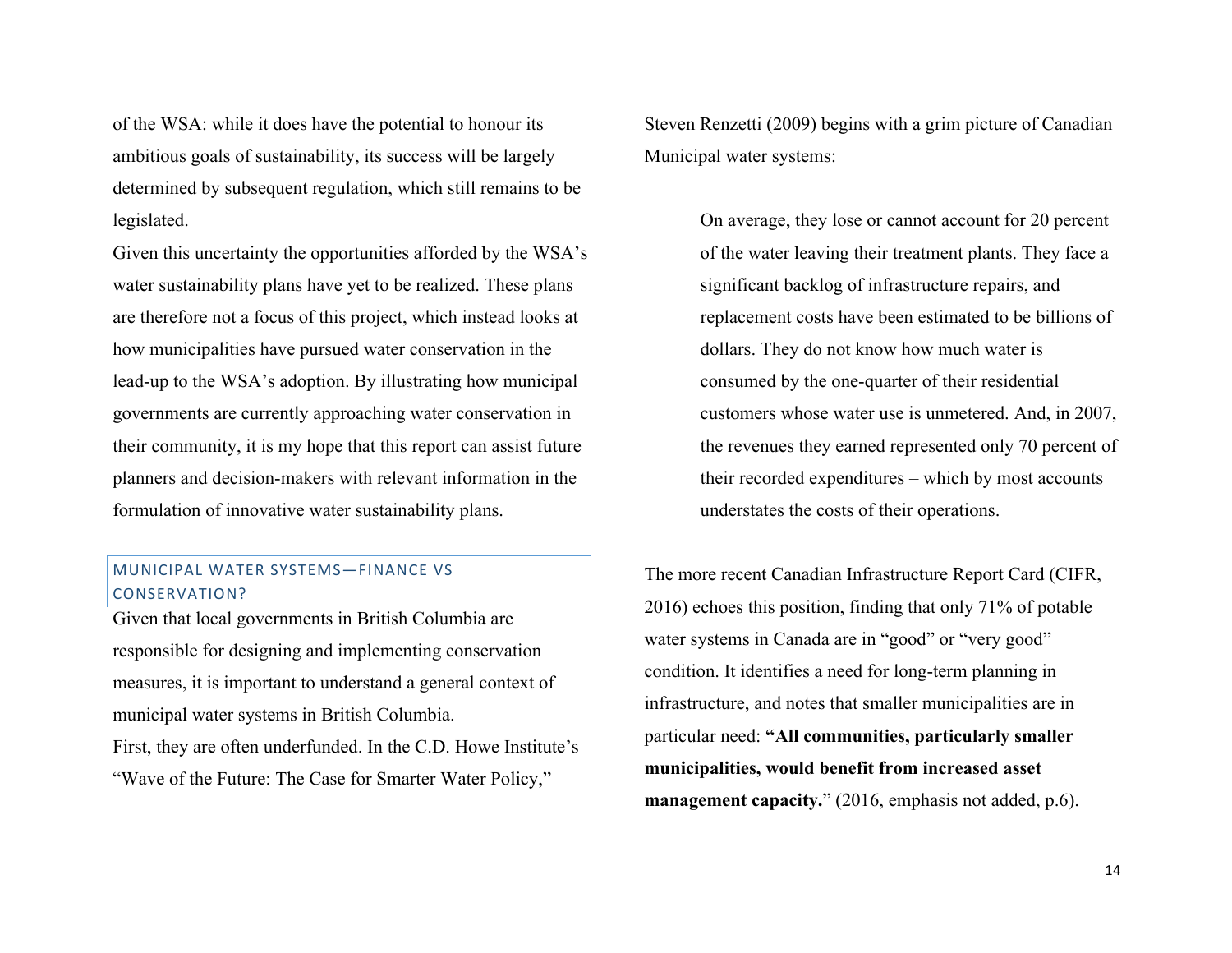Furthermore, the CIFR points out that only 14% of Canadian Municipalities' water systems have adaptation strategies that factor in climate change, which may be responsible for more severe droughts in British Columbia. Again, small municipalities are particularly at risk in this respect (only  $10\%$ ).

British Columbia municipalities do not escape this nationwide trend. In its report "Are our Water Systems at Risk?" (2015) the British Columbia Water and Wastewater Association (BCWWA) sums up the current financial state of water and stormwater systems: "…the majority of of BC Municipalities do not generate sufficient revenues from fees to pay for the full cost of providing services. In order to reach full cost pricing in the worst cases, rates would need to nearly double to reach financial sustainability." (p. 22) In particular, they draw attention to small municipalities having greater financial gaps due to the lack of economies of scale. When discussing what needs to change, the BCWWA highlights the need for full-cost accounting, and more specifically the need to adjust water rates to cover the full cost of service. They point out how such full cost pricing, which may take the form of volumetric and increasing block rates, can "support sustainable systems and drive water conservation" (p.22). Given the clear connection between water rates and conservation, the difficult financial situation of municipal water systems, and the ability for conservation to reduce water supply costs, do we se a provincial shift toward volumetric pricing, higher rates, and greater water conservation?

The BCWWA report suggests that we do not. They argue that a historical dependence on senior levels of government has been hard to move away from. Referring to a 2014 Canadian Water and Wastewater Association survey of utilities, which found that the majority of respondents in BC identified the unpredictability of federal/provincial grant programs as a threat to infrastructure, the report is unequivocal: water systems are in precarious financial situations that undermines their resilience, and municipalities should avoid the risk by adjusting their pricing practices.

This finding that there has not been a province-wide shift to volumetric pricing is supported by recent findings from the BC Municipal Water Survey 2016, which found that, of 44 respondents, 29 are still charging only flat rates for singlefamily dwellings (32 for multifamily dwellings) (Honey-Rosés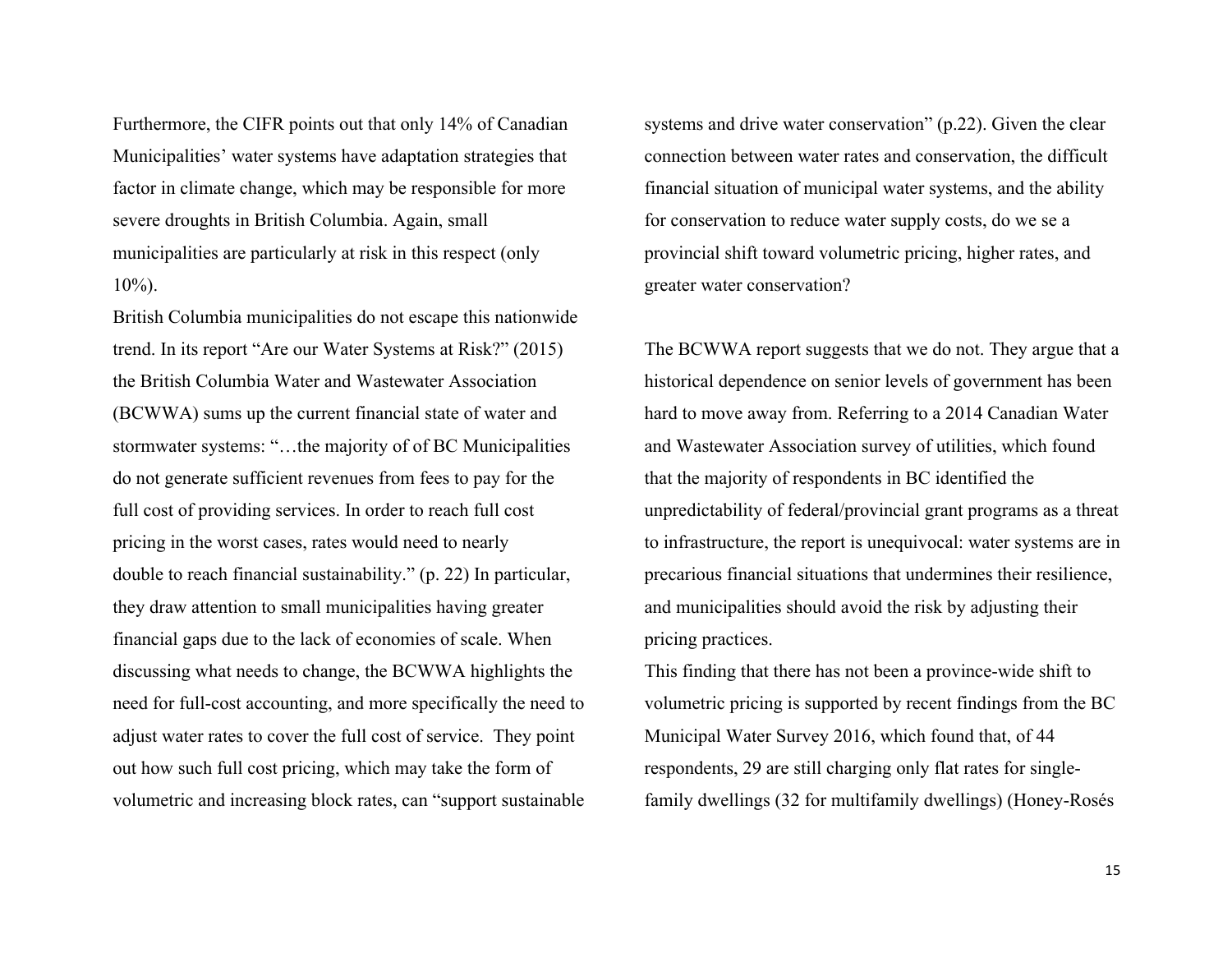et al, 2016.) Only 5 are charging increasing block rates for single-family residences. And only 2, or less than 5% of respondents, charge increasing block rates for multi-family.

The Canadian Municipal Water Priorities Report (Canadian Municipal Water Consortium, 2015) suggests another obstacle to full-cost recovery is "Declines in fee-based revenues from decreasing water consumption due to successful conservation efforts" (p. 16). This poses an interesting challenge for understanding the context of residential water conservation in British Columbia—an apparent trade-off between financial and social-ecological goals. While successful water conservation can reduce the demand for supply-side expansion, and therefore costs, if revenues are tied to the amount being consumed, then successful conservation can also decrease revenues. Is there therefore an incentive to not conserve water? One potential solution put forward by the Canadian Municipal Water Priorities is to combine fixed fees (to ensure full cost accounting) with volumetric pricing. This is indeed happening in British Columbia: the BCMWS found that 13 of the 44 responding municipalities (30%) have a combination of a

volumetric charge and a base charge for single-family homes (10 for multi-family).

#### *Recommendations*

Researchers:

Study pricing options and implications to assist local governments in improving system resilience

## WHY RESIDENTIAL WATER USE?

There are three reasons why this project focuses on the residential sector, rather than other sectors. First, the residential sector represents the largest demand for potable water in local governments, more than all others combined (BCMWS, 2016). The other sectors, which are industrial, commercial, institutional (often combined as ICI), and agricultural, represent only 44% of total urban water demand (ibid.). Second, the economic make-up of local municipalities varies much more across the province than does the residential sector. The demand for water that service-based businesses of downtown Victoria are different from resource extraction support services or industrial activity surrounding Prince Rupert's port.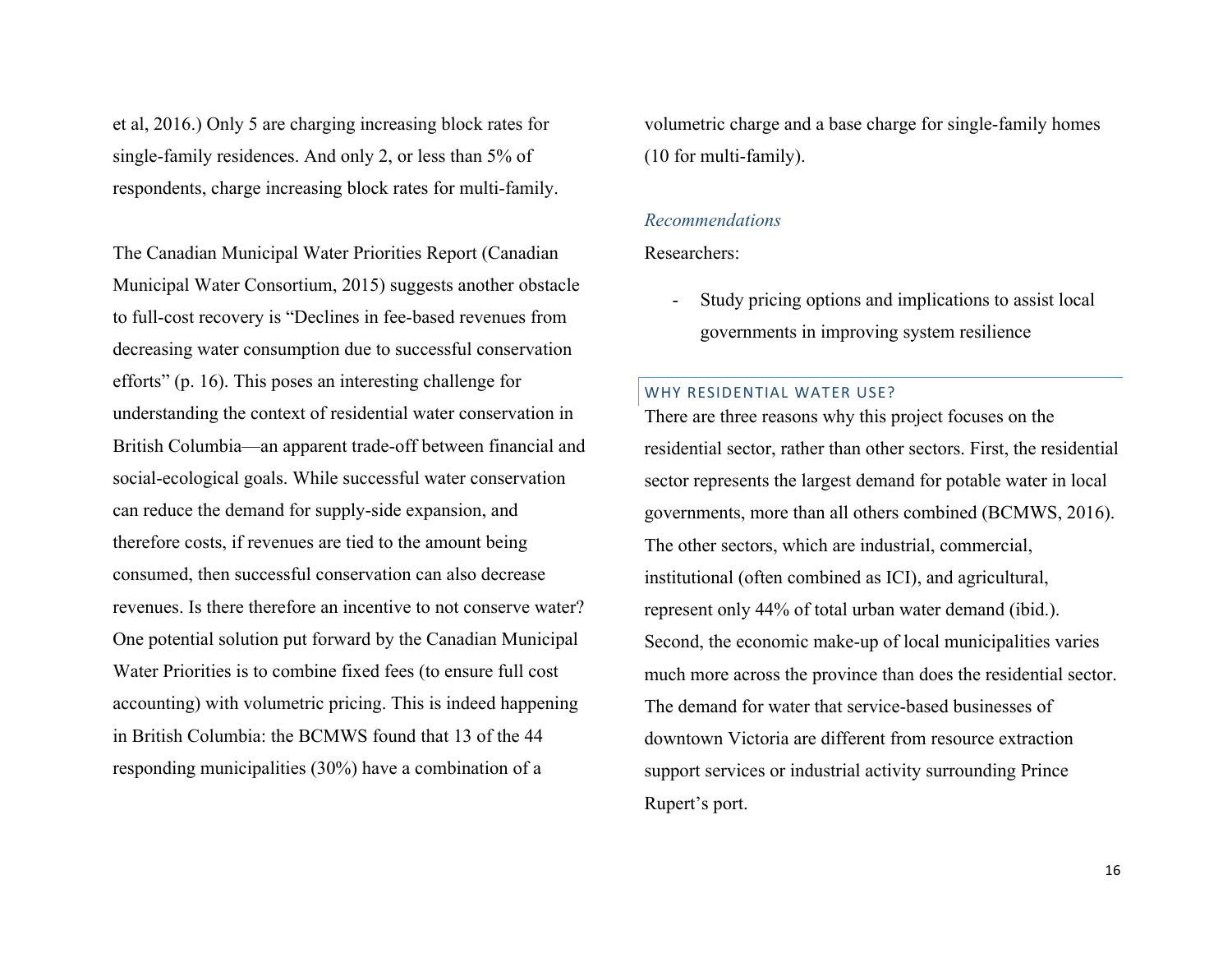Lastly, it depended on what data was available. ICI-specific conservation measures are more targeted due to the differences within the sector. The BCMWS only asked about two ICIspecific conservation measures, and a more thorough survey would be required to properly catalogue and assess conservation policy in the ICI sector.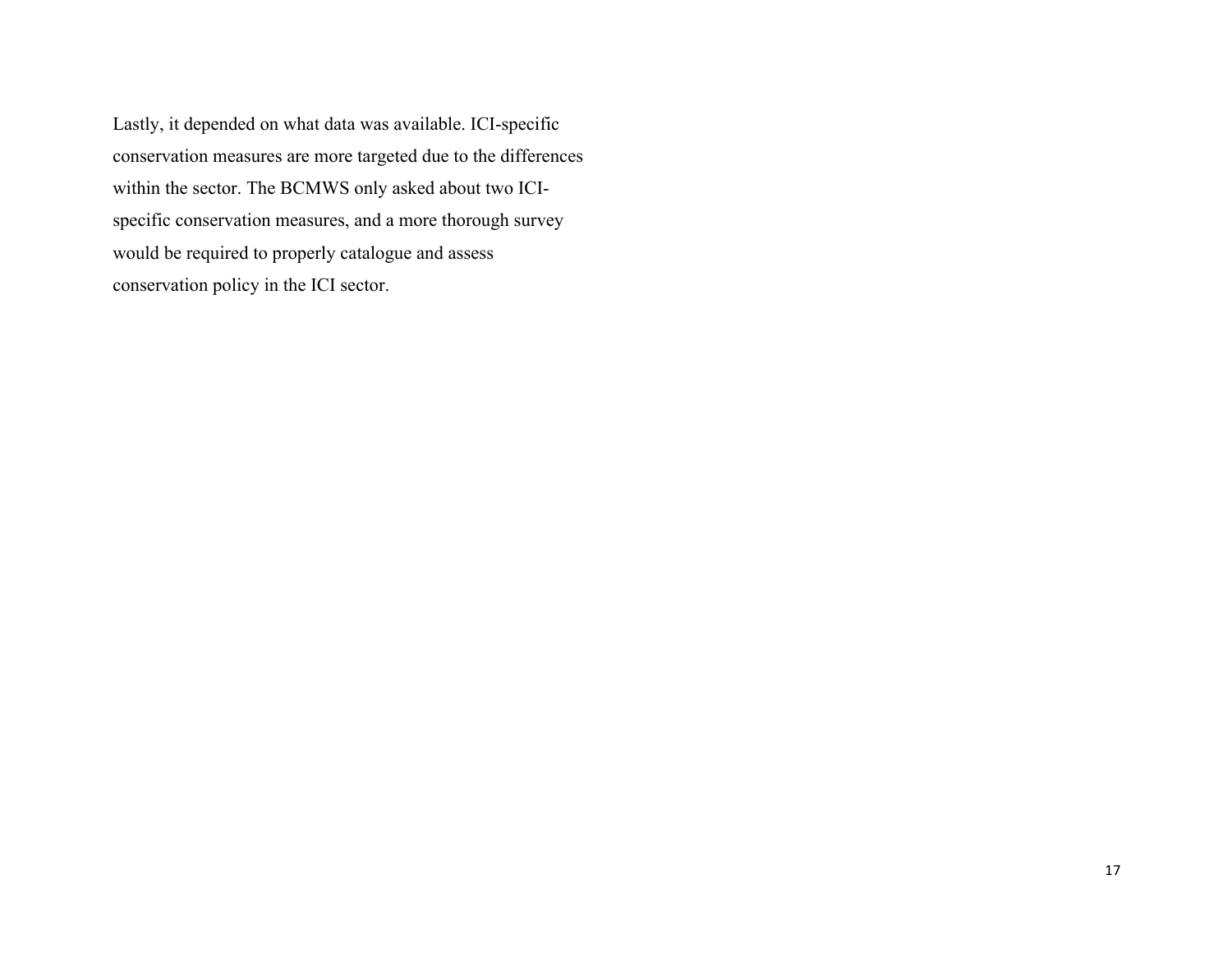## METHODS

 $\overline{a}$ 

The context section set the legislative context and general background for this project. It revealed how, with few exceptions, conservation efforts belong mainly in the municipal domain. It also uncovered a long-term and ongoing BC-specific data gap on what municipalities are conserving water. In order to address this lack of existing data, the primary method chosen to conduct this professional project was a survey of municipalities.

A survey of BC municipalities allows for municipal water practitioners, those most familiar with local water systems, to answer questions of how water is being conserved. Much like the 1998 Water Use Efficiency Catalogue (Ministry of Environment), it allows a cataloguing of conservation strategies.

## THE BC MUNICIPAL WATER SURVEY 2016<sup>1</sup>

As a Research Assistant in the Water Planning Lab, under the guidance of Principal Investigator Jordi Honey-Rosés, I aided in the design and administration of the BC Municipal Water Survey 2016. In light of the lack of up-to-date data regarding how water is distributed, metered, priced among BC Municipalities, the survey was developed to fill this gap in a way that provides continuity with the Environment Canada Municipal Water and Wastewater Survey (MWWS, last administered in 2009). This provided an opportunity to also include questions about conservation efforts, not captured the MWWS, to allow for this report's investigation. We administered the survey with the municipal water community between June and December 2015. Municipal governments were contacted by telephone and followed up by email, with approval from the Behavioural Research Ethic Board of the University of British Columbia. In our initial contact with municipal staff, we aimed to identify the person who was able to answer our questions about municipal water use. Once we had identified the correct individual, we sent him or her a document with the critical information we sought to

thorough overview of methodology, please refer to the **BCMWS 2016.** 

 $\overline{a}$ 

 $1$  Parts of this 'BC Municipal Water Survey 2016' methodology section are from the BC Municipal Water Survey 2016, which I co-wrote with Jordi Honey-Rosés and Claudio Pareja. For more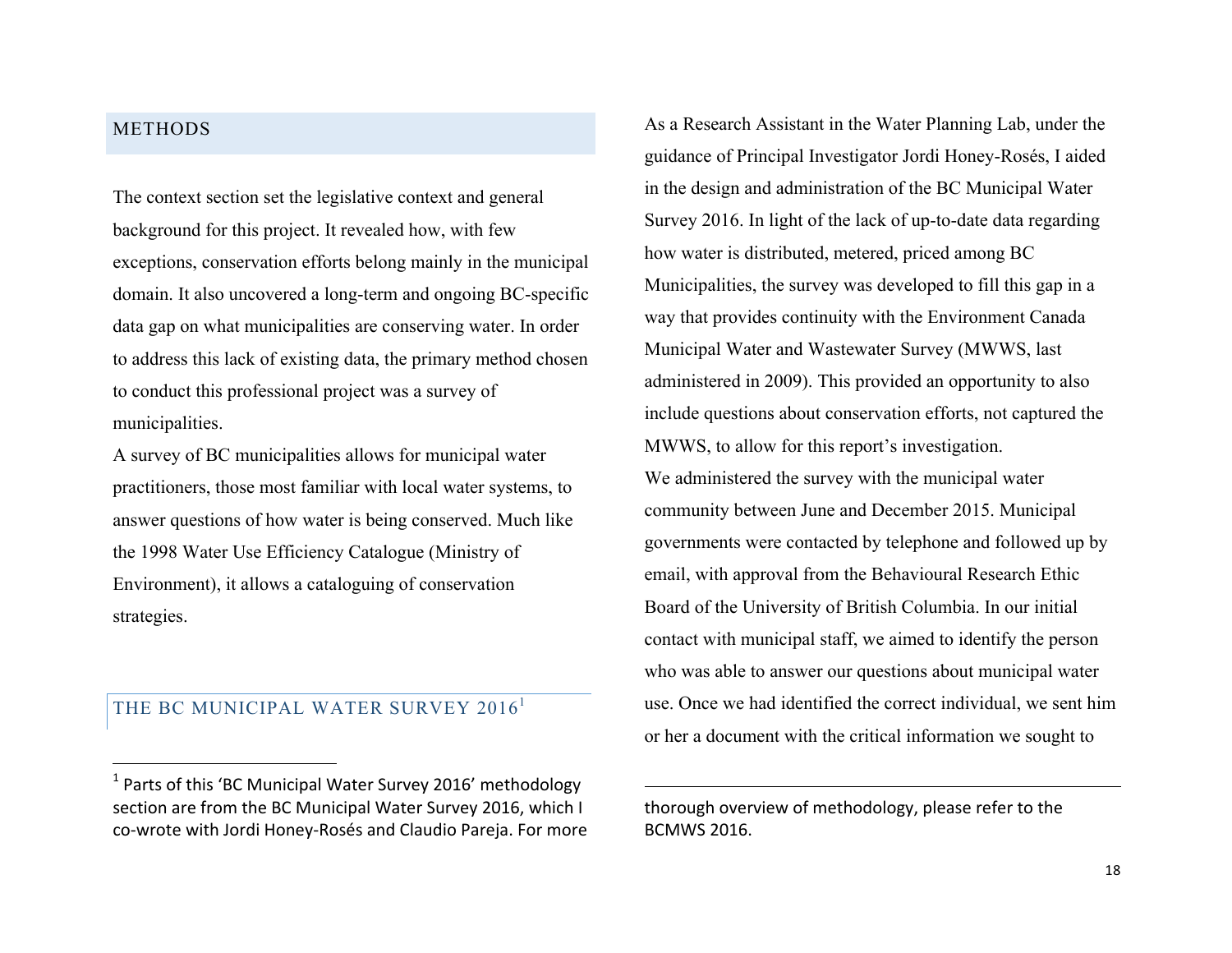collect, so they could prepare in advance if necessary. We asked all respondents to provide data from 2013, although we accepted data from other years. We also allowed respondents to complete the survey on their own time and submit their response electronically if they preferred. Municipalities with a population under 10,000, and those who were not reachable by phone, were emailed the survey.

Several questions were included that addressed conservation. The most important involved a list of water conservation measures, which respondents checked if they were active. This question read: "Which of the following water conservation strategies does your municipality offer? *We are interested in programs that are currently active, not past programs or activities. Mark all that apply,"* and was followed by a list of seventeen conservation measures. Respondents could also include conservation measures that were not in the list. The conservation measures were:

- 1. Low flow toilet rebate
- 2. Low flow showerhead and/or faucet rebate
- 3. Other low flow appliance rebate (for residents)
- 4. Educational watersaving campaigns (including tips, fact sheets, school outreach, etc…)
- 5. Rainwater harvesting or rain barrel program
- 6. Residential water reuse programs: includes grey water system program/rebate/education
- 7. Xeriscaping: any municipal effort to adopt or educate the public about low-water
- 8. Seasonal water pricing
- 9. Fines for excess use
- 10. Residential water audits
- 11. Industrial, Commercial, or Institutional water audits
- 12. ICI water reuse programs: including municipal or commercial reclaimed water cooling systems
- 13. Active leak detection program
- 14. Mandatory restrictions
- 15. Municipal Retrofit program
- 16. Provide residents with household water consumption data/trends in billing
- 17. Provide residents with water use consumption levels relative to other users

These questions were chosen to provide continuity, in certain cases, with the Water Use Efficiency Catalogue published by the Ministry of Environment (1998). However, due to conservation being only one topic covered by the BCMWS,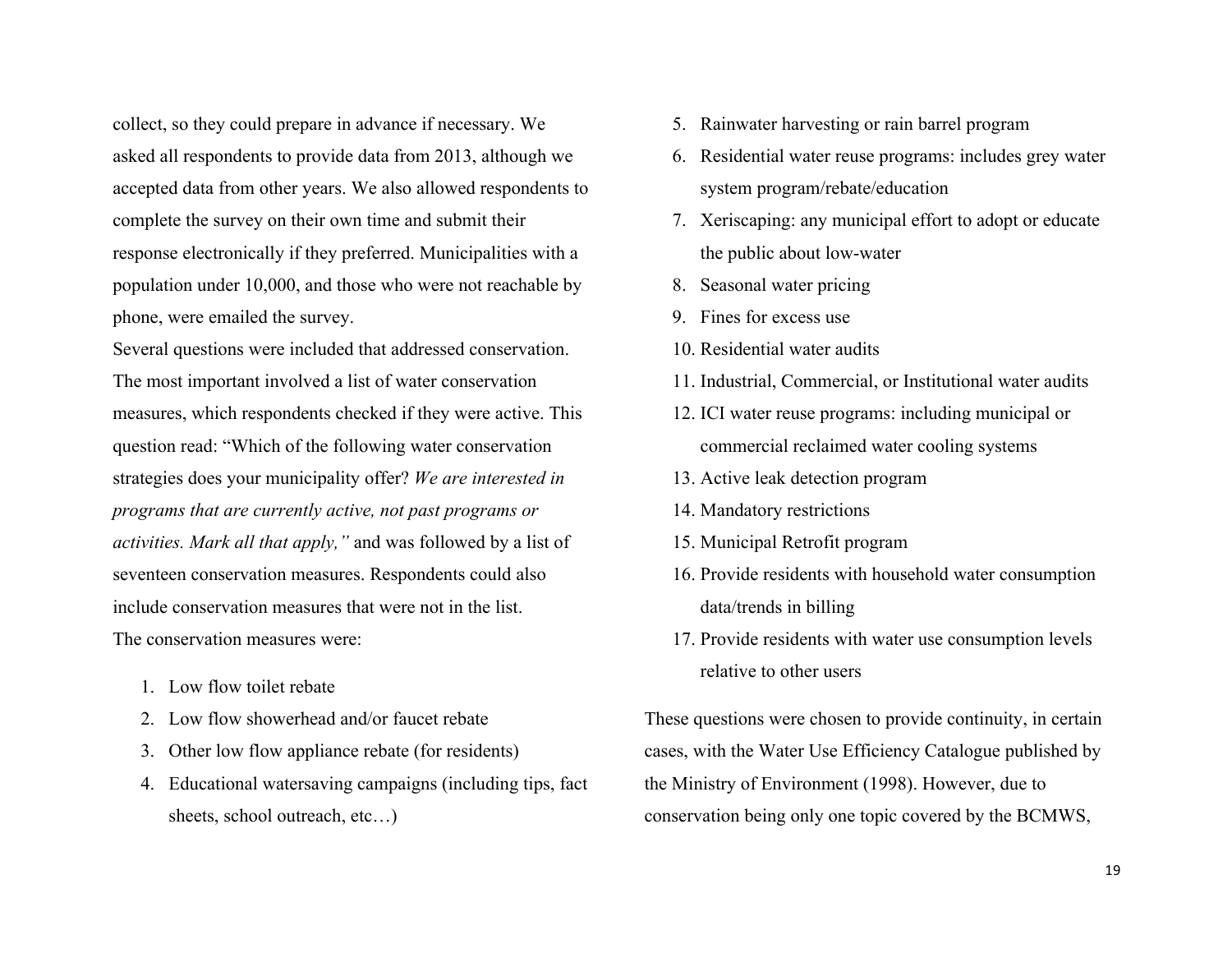and a desire to maximize response rate by keeping the survey manageable, the same level of detail could not gathered. Instead, the 77 variables in the Water Use Efficiency Catalogue are grouped, where appropriate, into more general categories. For example, the Water Efficiency Catalogue asks about 28 measures regarding school programs, education for residential users, and education for ICI users. The BCMWS instead asks municipalities whether they are engaged in any "Educational Watersaving campaigns (including tips, fact sheets, school outreach, etc…)".

The BCMWS also allowed us to ask about conservation measures not covered by the Ministry of Environment catalogue. Specifically, conservation measures 16 and 17, regarding the provision to residents of specific information regarding their household consumption data, or their consumption levels relative to other users, were not asked in the catalogue<sup>2</sup>.

The survey methodology changed with the water pricing section of the BCMWS. Rather than asking respondents for the data directly (it was quickly revealed that they did not have pricing information at their fingertips), gathered by asking respondents for the bylaw that sets water rates. The bylaw was then analyzed and categorized based on whether single-family and multi-family fees were flat, volumetric (constant, increasing, or decreasing), or both. If available, pricing information was gathered for 2013, to represent the date of the other data. In many instances, however, the data is from 2014 or 2015.

 $\overline{a}$ 

Perhaps more importantly, the other sections of the BCWMWS, covering water consumption, pricing, and metering practices, allows us to answer the guiding questions set forth at the beginning of this report.

 $2$  The Water Use Efficiency catalogue did, however, ask about the measure "information with water billing," under both the residential and ICI Education categories. As these can include tips and fact sheets, this is not strictly comparable to questions 16 and 17 of the BCMWS, which are more specific.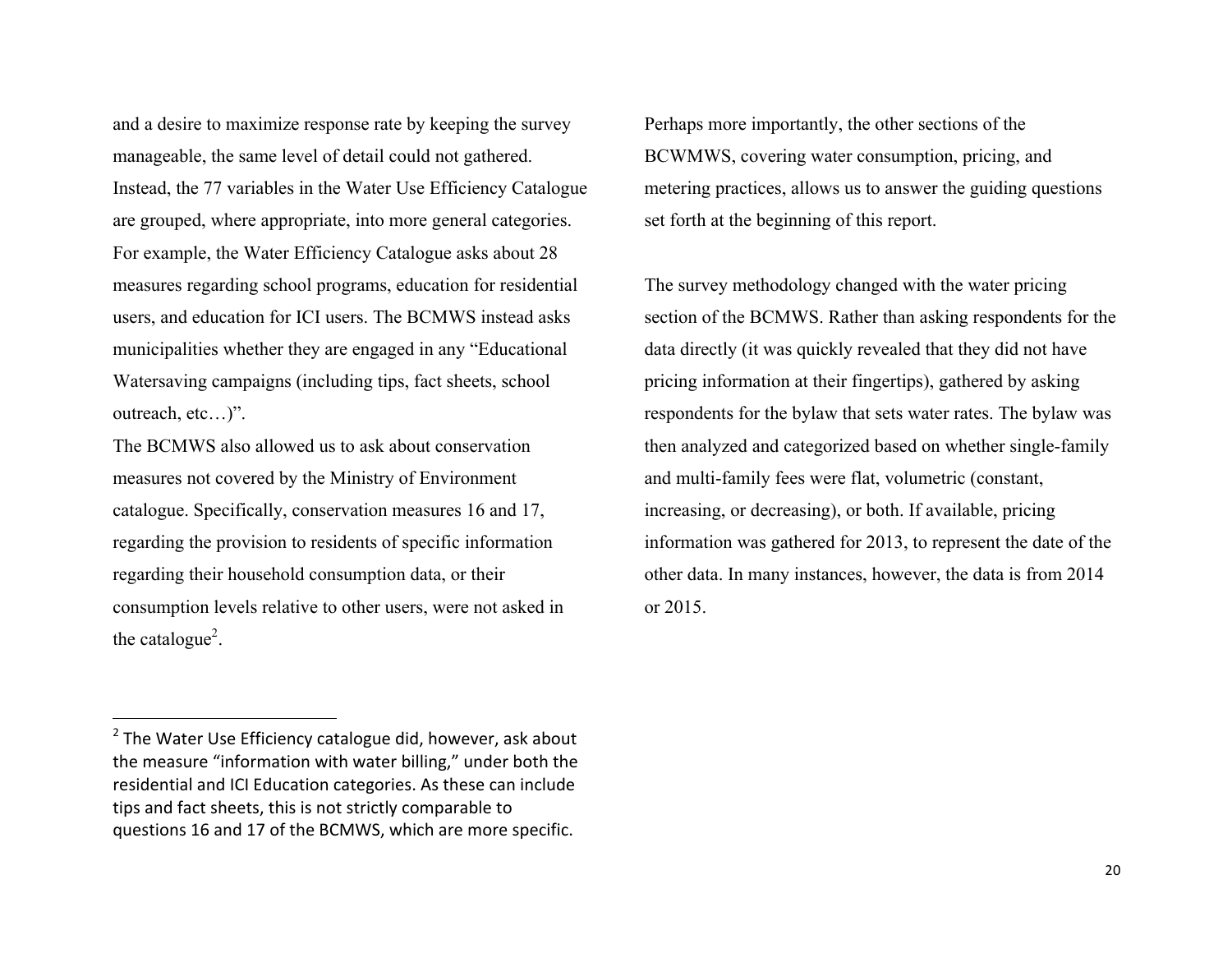## STATISTICAL ANALYSIS

In addition to describing the general findings of the dataset, I examined correlations between the number and types of water conservation strategies adopted by municipal governments and residential water consumption per capita. This meant selecting municipalities that had responded with information on 1) total water consumption, 2) the share of which went to the residential sector 3) share of the municipality's population served, and 4) conservation measures adopted. This resulted in a sample size of 29 municipalities, ranging in population from 647 (New Hazelton) to 640,469 (Vancouver).

Of the 17 specific conservation measures that respondents were asked for in the BCMWS, 15 are related, either directly or indirectly, to residential water use. Two others (Industrial, Commercial, or Institutional water audits and ICI water reuse programs), having to do specifically with ICI sector, are excluded from the analysis.

In addition to these 15 conservation strategies, I have added Increasing Block Pricing for Single-family, and for Multifamily, as additional strategies.

In order to see whether the resulting 17 strategies are associated with lower residential water use, I conducted an analysis of variation (ANOVA) on each of them. I conducted an ANOVA to compare the effect of each conservation measure (IV) on the residential residential liters per day per capita (DV, also from the  $\text{BCMWS}^3$ ). This allows us to see if there is a statistically significant difference in means, assuming a normal distribution.

In addition, I conducted two ANOVA to compare the effect of 1) being part of a larger water provider and 2) population size on the residential per capita consumption. This is a way of seeing if the claim put forward by Renzetti (2009), that larger water systems have greater economies of scale and more resources, may also apply to the conservation: might multijurisdictional water systems have more pooled resources to put

 $\overline{a}$ 

 $3$  in light of updated information, I revised one data point from the original dataset,. Vernon's population, according to the Greater Vernon Water annual report (2014), is 53,000, thereby reducing the residential per capita consumption to 209 lpcd.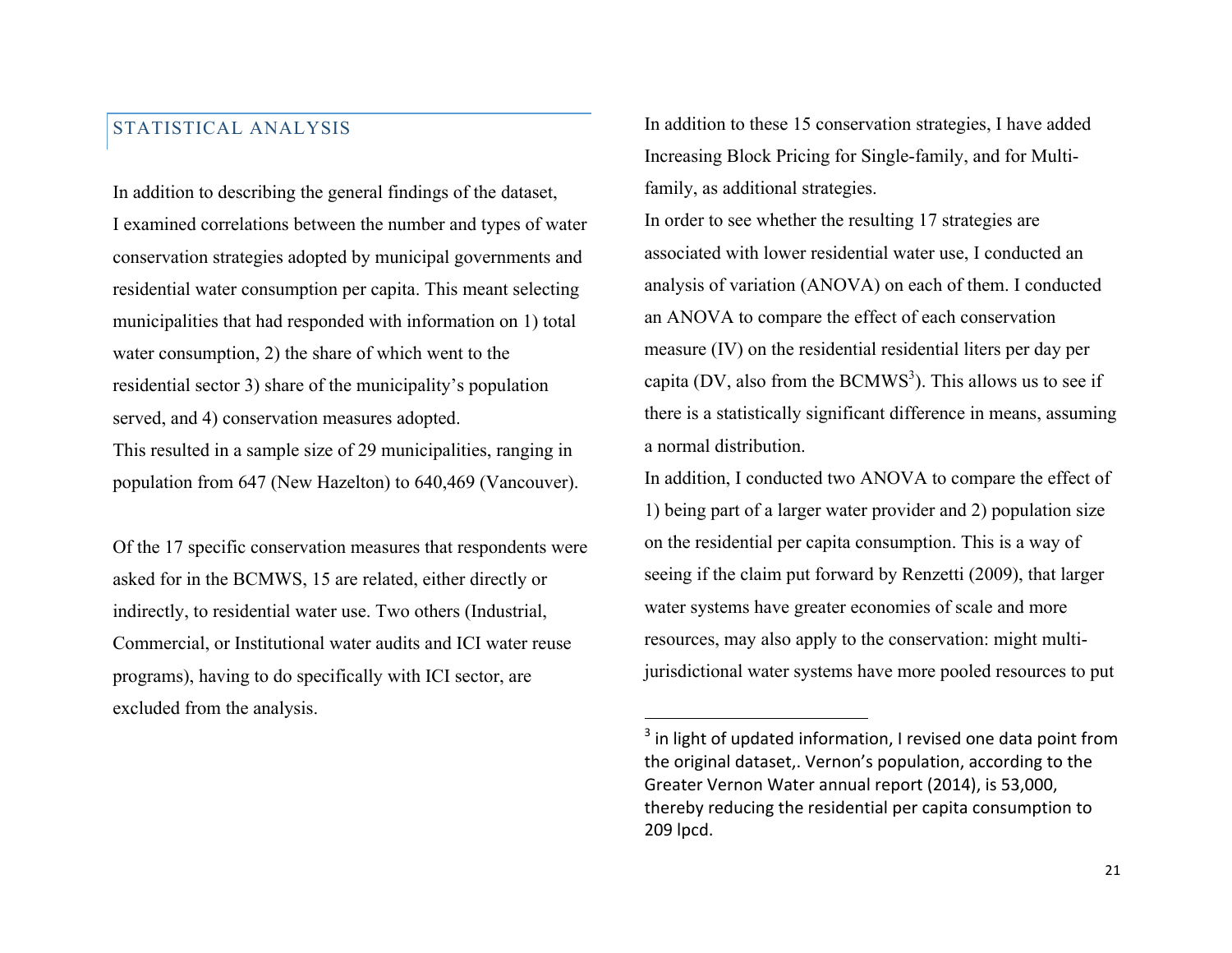toward water conservation? Are large cities more efficient in their residential water consumption?

## LIMITATIONS

## **CAUSALITY**

One important limitation of having a cross-sectional survey is that it is not possible to establish causality, for several reasons. First, we do not know when a given measure was adopted by a municipality. Second, we do not know water use before and after the strategy was put into place. Third, we cannot account for all external factors, or confounds. For example, climate, the adoption of multiple conservation measures at once, and changing societal norms could all contribute to a reduction in residential water use over a given time period for a single municipality. For these reasons, and because of the low sample size, I stress that the results in this report be considered cautiously.

Other limitations stem from the fact that we ask only about active conservation programs. This means that past conservation programs that were discontinued, which may have had a lasting impact on water use, are not captured in this analysis. Also, some respondents may have answered with 2015 in mind, rather than 2013, given that we ask about "currently active" programs. For more methodological limitations, please consult the appendices of the BCMWS.

## LACK OF EXPERIMENTAL RESEARCH

Unlike in the field of energy conservation, water conservation programs are rarely evaluated using randomized control trials (Ferraro and Price, 2013). An experimental research design allows researchers and municipalities to assess not only whether a particular conservation strategy is associated with a decrease in water use, but also whether it is because of that specific intervention that water use dropped. Having a control group, which can account for the multiple other forces that influence water use (see causality section), together with a sufficient sample size, are critical prerequisites to proper evaluation of conservation program effectiveness. Regrettably, although some experimental designs for water conservation have been conducted and published (see Ferraro and Price, 2013; Goldstein et al., 2008), none of these are specific to British Columbia. While some of the lessons from these experiments may be generalizable, it remains that there is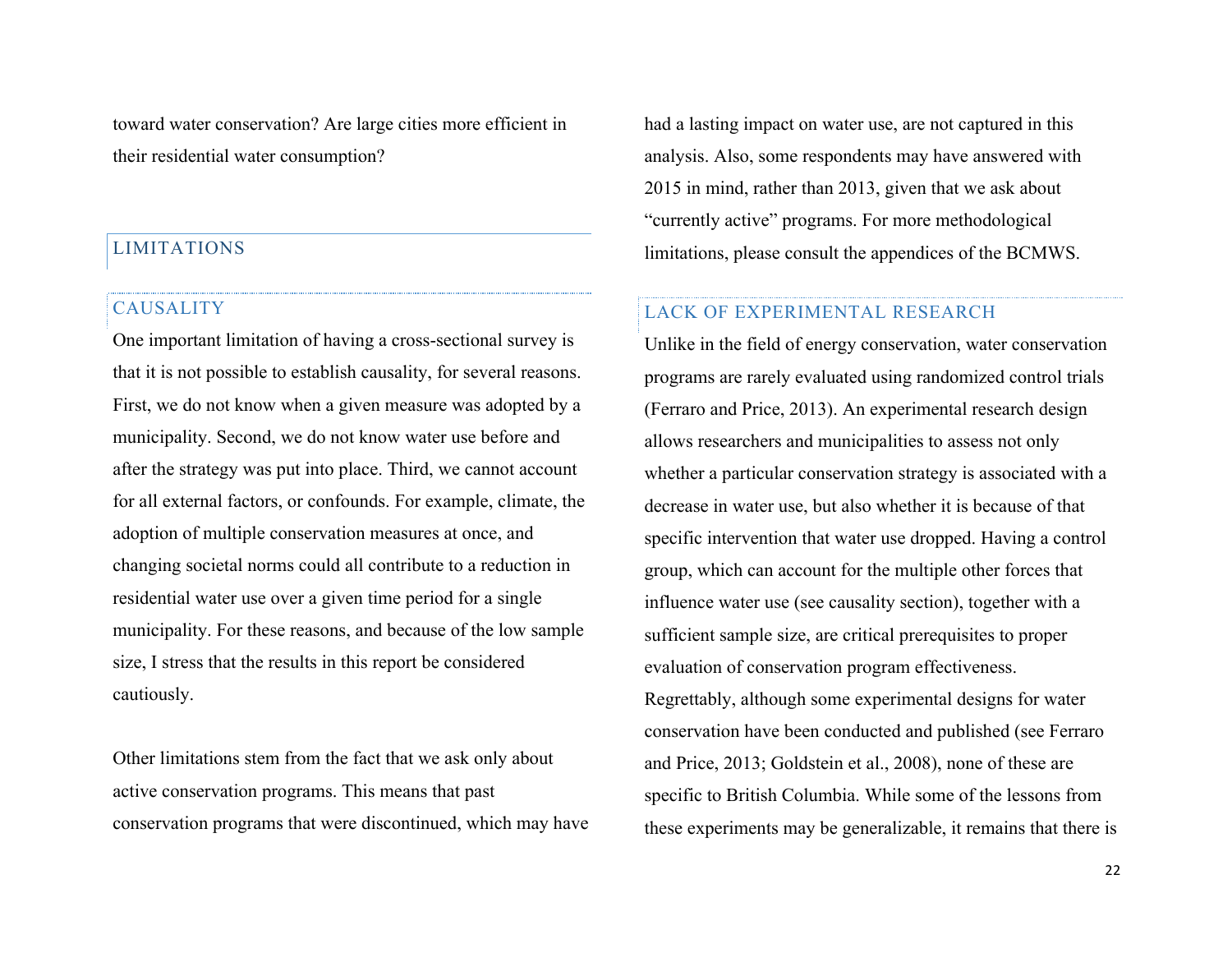no BC-specific effort to generate thorough evaluations of conservation program effectiveness. If such studies are being conducted, then they are taking place within local governments, or potentially in multi-jurisdictional collaborations (e.g. Okanagan Basin Water Board). There is, however, no common forum for the systematic exchange of program effectiveness.

#### *Recommendations*

Province: Take the lead on

- 1) Developing planning resources for randomized experimental design in local governments
- 2) Coordinating the transfer of program effectiveness results between municipalities
- 3) Condition capital funding on municipalities demonstrating evidence that their proposed conservation efforts are effective.

Municipalities: where possible, implement or pilot water conservation strategies with randomized control trials to allow for program effectiveness

Researchers: partner with governments (local and senior), BCWWA, and coordinating agencies to integrate randomization in water conservation, interpret results, and share findings.

## AVAILABILITY OF DATA

The most important limitation in this study is the lack of available data. The 1998 Water Use Efficiency Catalogue and the 2016 BCMWS (Honey-Rosés et al, 2016) are the only efforts at collecting conservation information in the province. However, even these efforts have collected only basic conservation measure information. Information surrounding date of implementation (to assess impact), implementation intensity (to assess differences of similar measures between governments), benefits and costs of conservation measures (to evaluate benefits), and program effectiveness are still not being collected in a systematic manner.

Furthermore, even basic data on water use and distribution are not being collected provincially or federally in manner that can be compared. For example, the BCMWS sheds light on how much water is used by the residential sectors of responding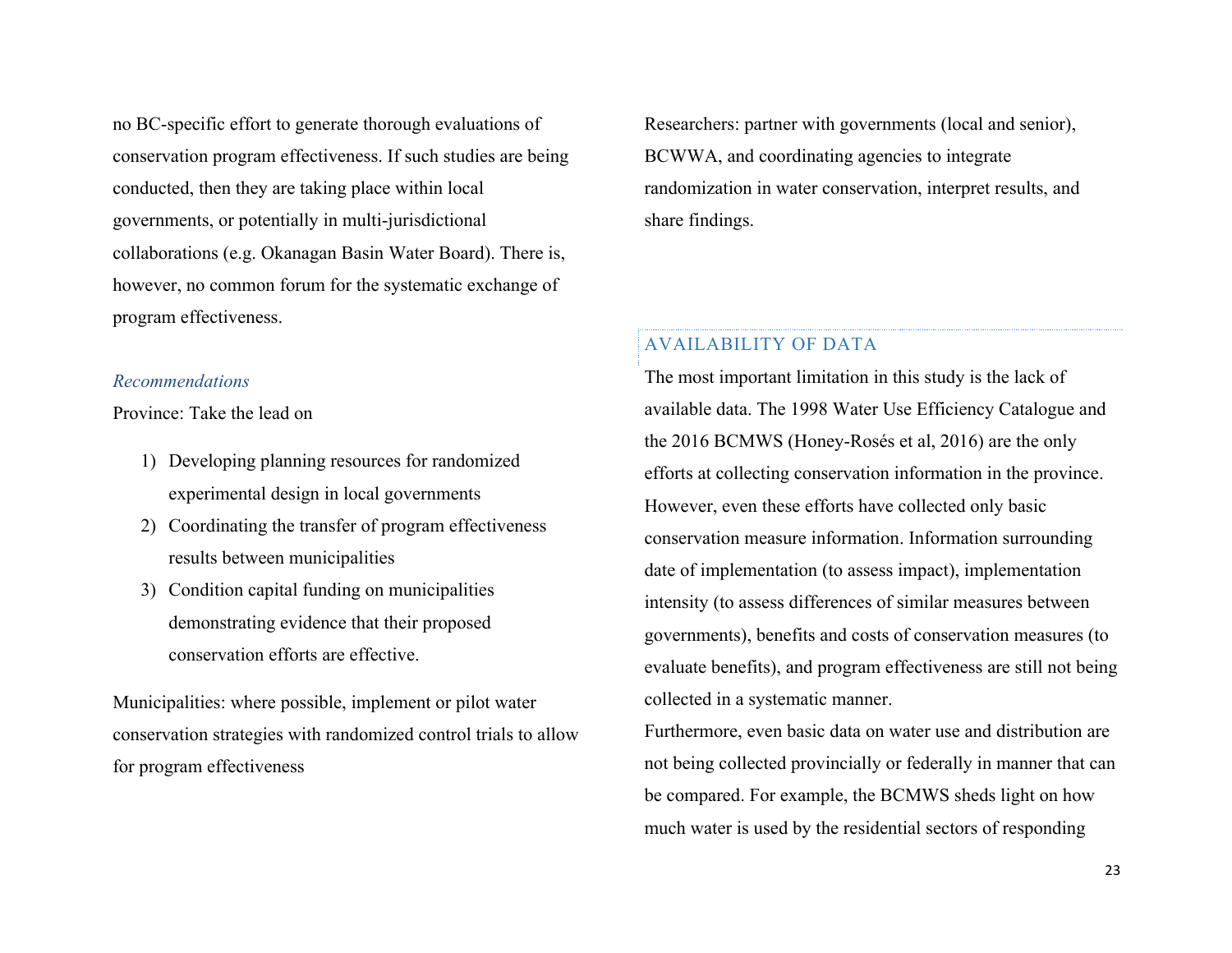municipalities, but these represent only 32% of local governments and 66% of the population (Honey-Rosés et al, 2016). Even the Environment Canada Municipal Water and Wastewater Survey (MWWS) reached only half of local governments, and 63% of the population (Environment Canada, 2011). Most importantly, the MWWS was discontinued after its 2011 report on 2009 data. The basic water use data collected by both the BCMWS and MWWS is the foundation upon which any evaluation of water conservation can be undertaken, and needs to be continued.

Furthermore, appendix 3 of the BCMWS reveals the number of methodological inconsistencies between local governments' collecting and reporting of standards (Honey-Rosés et al, 2016). There are currently different standards for the collecting of data surrounding water use, distribution, metering, pricing, and conservation. For example, water volume units range from cubic meters, imperial gallons, to hundreds of cubic feet. Whereas these can be converted in a manner that allows for inter-municipal comparisons, other data points are incomparable. For instance, municipalities have different definitions of multi-family housing, which can include some

commercial uses and semi-detached homes (Appendix 3, Honey-Rosés et al, 2016). The lack of common standards prevents transfer of knowledge between municipalities regarding what programs are most effective.

#### *Recommendations*

#### Province:

- In coordination within Environment Canada and BCWWA, adopt common standards for data collection on water use, distribution, metering and conservation.
- Ensure continuity of BCMWS, to track progress of water conservation efforts within municipalities.

#### Local Governments:

Pursue universal metering to improve water system quality.

#### Environment Canada:

- Reinstate the Municipal Water and Wastewater Survey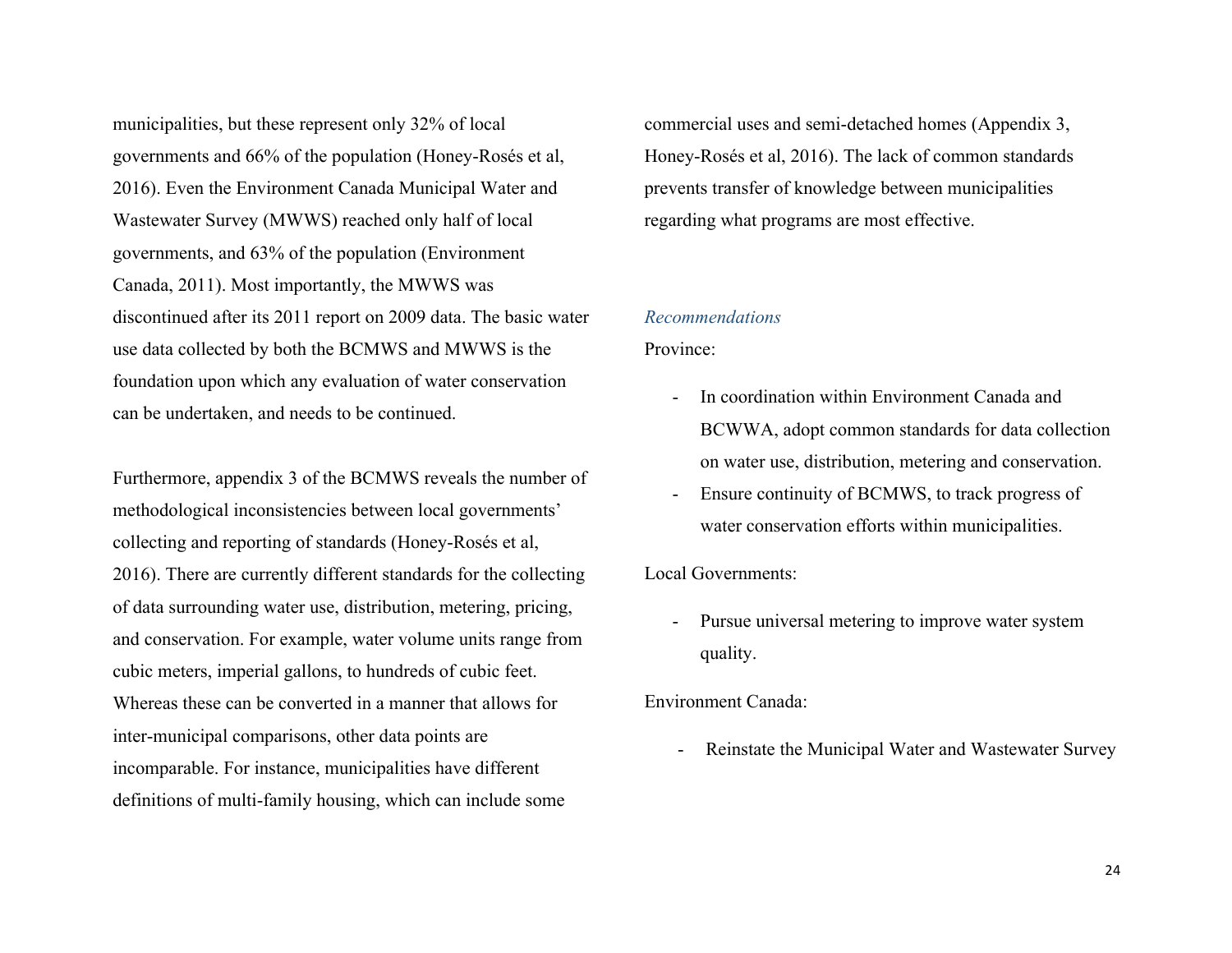## FINDINGS

 $\overline{a}$ 

## THERE IS A WIDE VARIETY IN CONSERVATION UPTAKE ACROSS MUNICIPALITIES

In terms of how many conservation measures were adopted by municipality, the numbers ranged from no conservation measures (Armstrong<sup>4</sup>), to thirteen separate conservation measures for Mission and Abbotsford alike (who share a water system and set of measures), to everything in between (Figure 2). The BC Government, since the 2008 Living Water Smart policy, requires that municipalities have a conservation plan in place if they want to qualify for capital grants related to water systems. One might expect that this would result in two groups of municipalities: those who have adopted conservation plans and therefore have a number of adopted measures, and those that did not adopt such plans, who have very few measures. The BCMWS indicates that this is not the case. Instead, there is a fairly even distribution, with most

municipalities having between four and eight (Honey-Rosés et al, 2016). 90% of municipalities have eight or fewer measures, leaving only Vancouver (10), Richmond (11), Abbotsford and Mission (13) with more than eight.



**Figure 2: Number of Conservation Measures per Municipality** 

 $4$  Armstrong did indicate, however, that the Okanagan Basin Water Board does run conservation-oriented advertising in the City of Armstrong.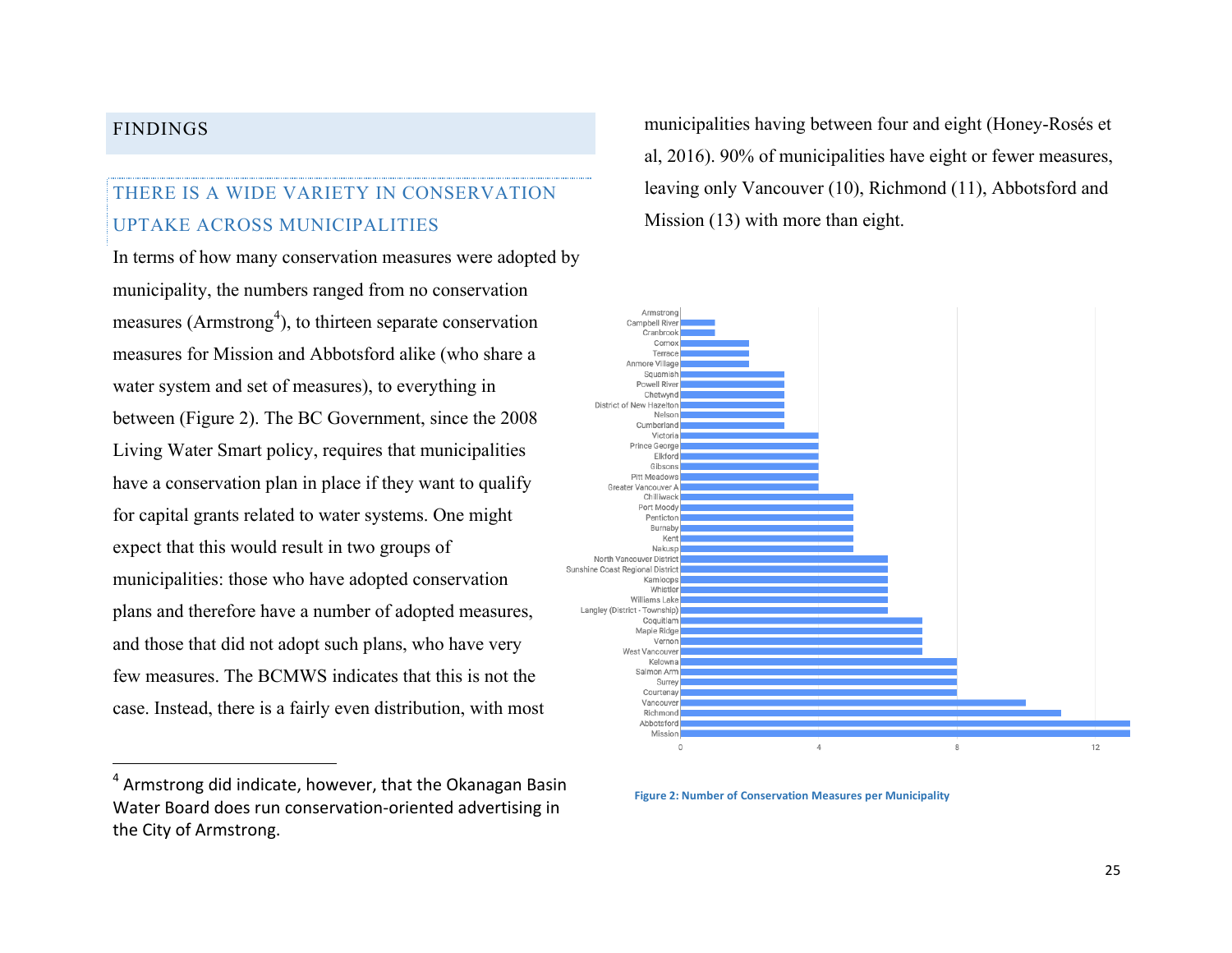# SEVENFOLD DIFFERENCE EXISTS IN AVERAGE RESIDENTIAL WATER USE BETWEEN MOST AND LEAST CONSUMING MUNICIPALITIES

Average residential water consumption also exhibits a wide range, from Abbotsford at 197 lpcd to Elkford at 1400 lpcd: a seven-fold difference between the highest and lowest average residential water use per capita. However, unlike the number of adopted measures, water use per capita is not as evenly distributed, with the majority (62%) of municipalities using between 200 and 400 liters per capita per day (Figure 3). Elkford's position as outlier, at 1400 lpcd, can be explained in part by its use of bleed lines within homes and the system (Colombia Basin, 2016). Bleed lines are open water lines that ensure continued flow throughout the winter to prevent freezing of pipes. Abbotsford, on the other end of the spectrum with the lowest residential water consumption, has had a long history of water conservation. Factors that may be contributing to Abbotsford's low water consumption include having the greatest number of conservation measures adopted universal smart metering as of 2011, and a comprehensive educational campaign through Abbotsford Mission Water & Sewer Services (Honey-Rosés et al, 2016).



Residential LPCD





Number of Measures adopted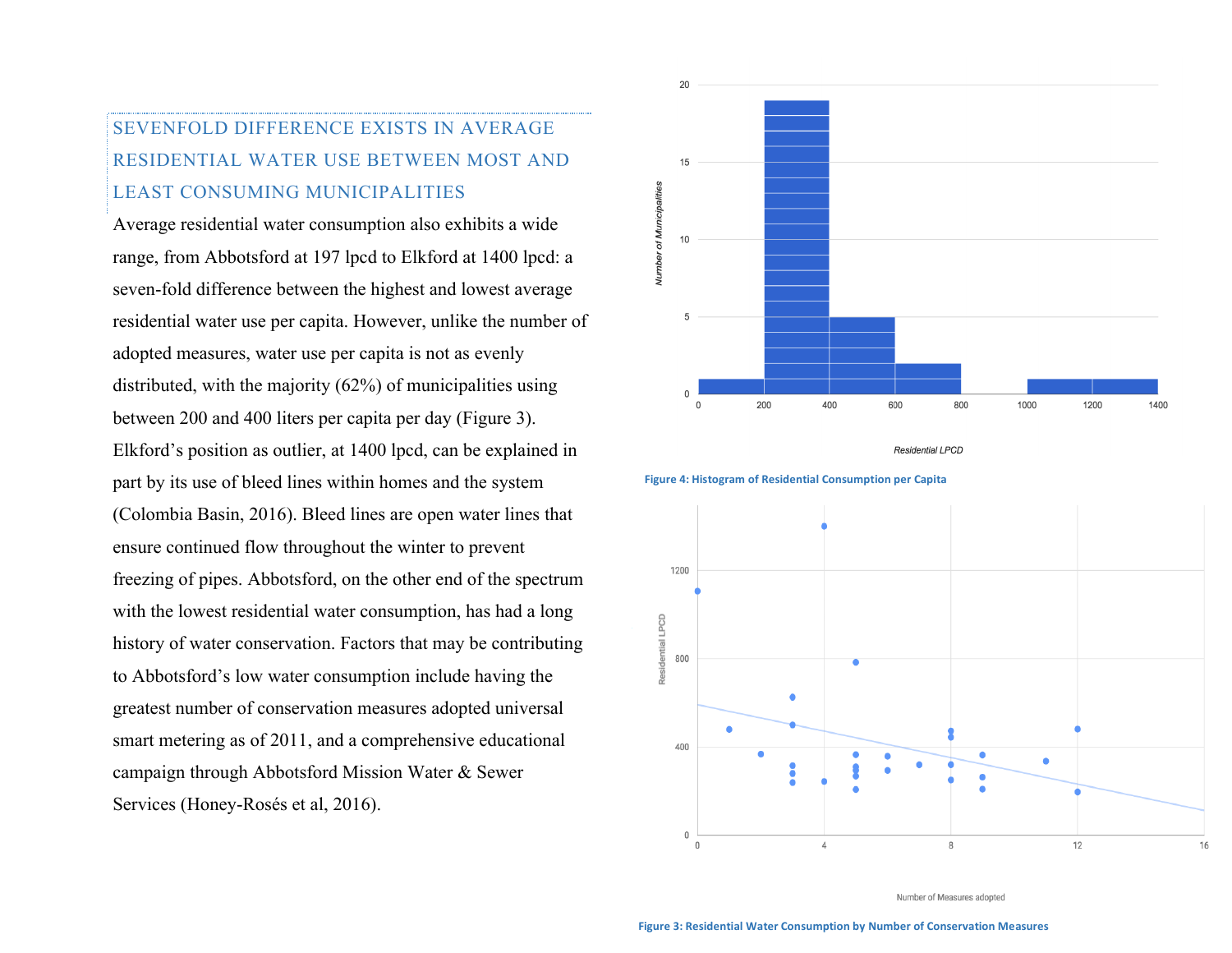#### MOST POPULAR MEASURES REMAIN THE SAME

"Education", "Mandatory restrictions", and "Active leak detection" are the three most common conservation measures among responding municipalities. 80% of municipalities have some form of educational campaign to encourage water conservation, 73% have mandatory restrictions in place for certain users and situations, and 60% have active leak detection.

A comparison with the 1998 Catalogue of Water Efficiency (BC Government) must be interpreted cautiously, due to

different samples and breakdown of questions (most notably the under-sampling of small municipalities in the BCMWS). That said, a few comparisons are warranted. First, Education and Mandatory restrictions were the most common conservation measures in 1998, with leak detection not far behind—this suggests that relative popularity of the top measures has not changed much. Second, more municipalities are pursuing water conservation practices. Despite being the most popular measure, Education was a measure of only 50% of responding municipalities in 1998, compared to 80% in 2013.

27



**Figure 5 – Most Common Conservation Measures in BC Municipalities**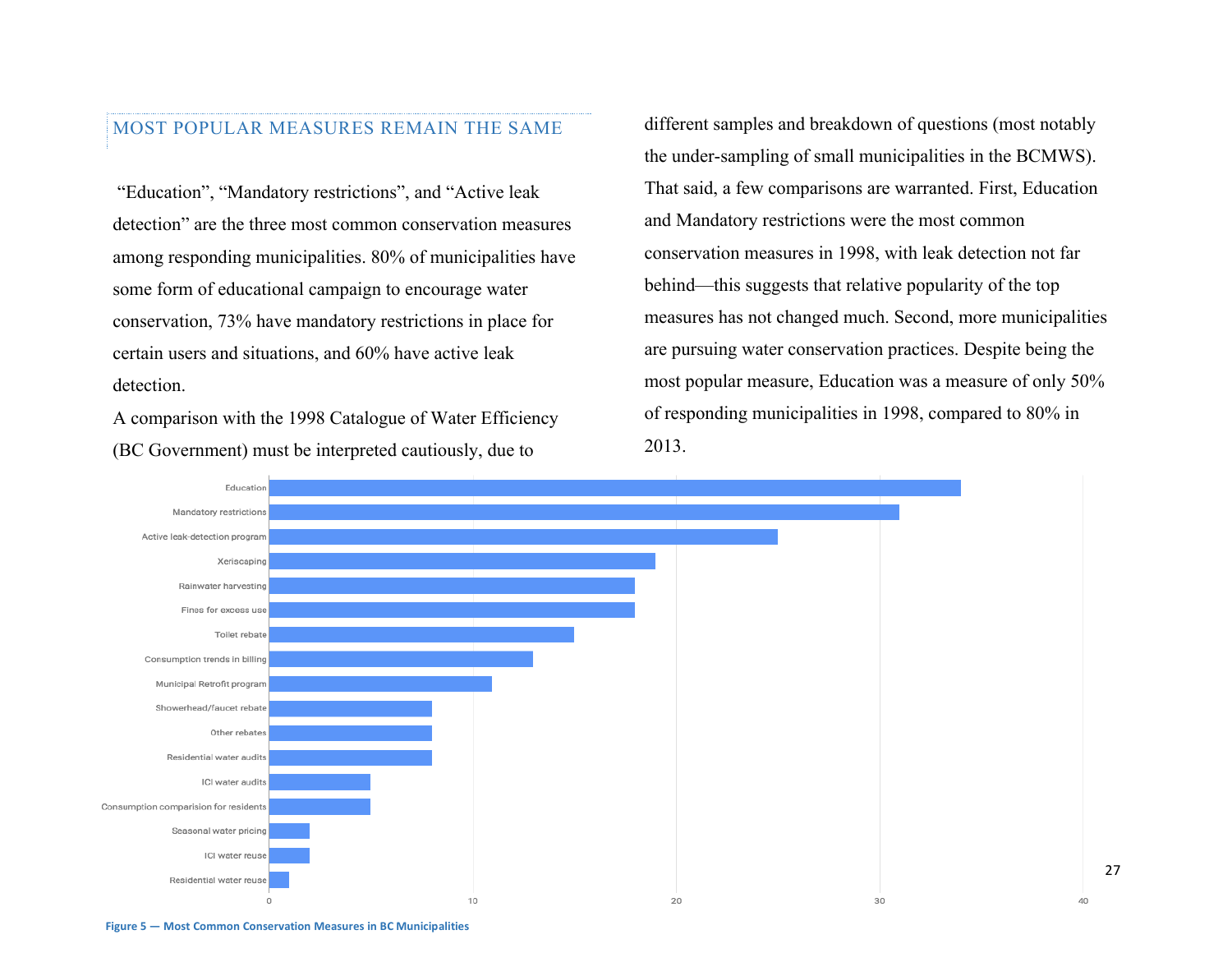# LESS POPULAR CONSERVATION MEASURES DESERVE A CLOSER LOOK

The five least popular measures among the 42 responding municipalities are: residential water reuse programs, or grey water systems (1); ICI water reuse (2); Seasonal Water pricing, where residents pay more in the summer when supplies are more limited and demand is higher (3); consumption comparison for residents, which involves having information about water use relative to other users in billing information (4); and ICI water audits, a service to help businesses assess their water use (5).

The lack of uptake of these measures cannot be explained by a lack of effectiveness. The least popular measure, grey water system, was piloted in the City of Guelph for use in toilets. Their final report shows savings of 22.6 liters per capita per day (City of Guelph, 2012). The major reasons for lack of uptake have been regulatory: until recently, health provisions barred the adoption of any grey water reuse system (ibid.) The Drinking Water Protection Act prohibits requires that potable water be used for all domestic purposes, which includes sanitation (toilets and urinals) (Abbotsford/Mission Water and

Sewer Services, 2012). In British Columbia, local health districts needed to approve proposed grey-water systems on a case-by-case basis until 2012 (ibid.). More recently, however, the Plumbing Code was revised to start introducing regulation surrounding both grey water and rainwater harvesting. An Abbotsford/Mission Water and Sewer Services (2012) report stated: "Many initial regulatory changes are expected in BC over the next several years; however, it may be many more years before all the necessary regulatory changes are adopted." (p. 7).

These recent regulatory shifts that allow for grey-water water systems must also then be regulated at the municipal level. The lack of re-use systems observed in this sample, then, can likely be explained by the implementation lag that follows such cascading regulatory changes: changes were made starting in 2012, and the BCMWS data in this report is from 2013.

Seasonal water pricing, consumption comparison information for residents, and ICI water audits, however, do not require changes to existing regulation. Indeed, they are all in place to some degree or other. The correlation between increased water price and water conservation has been established (Renzetti,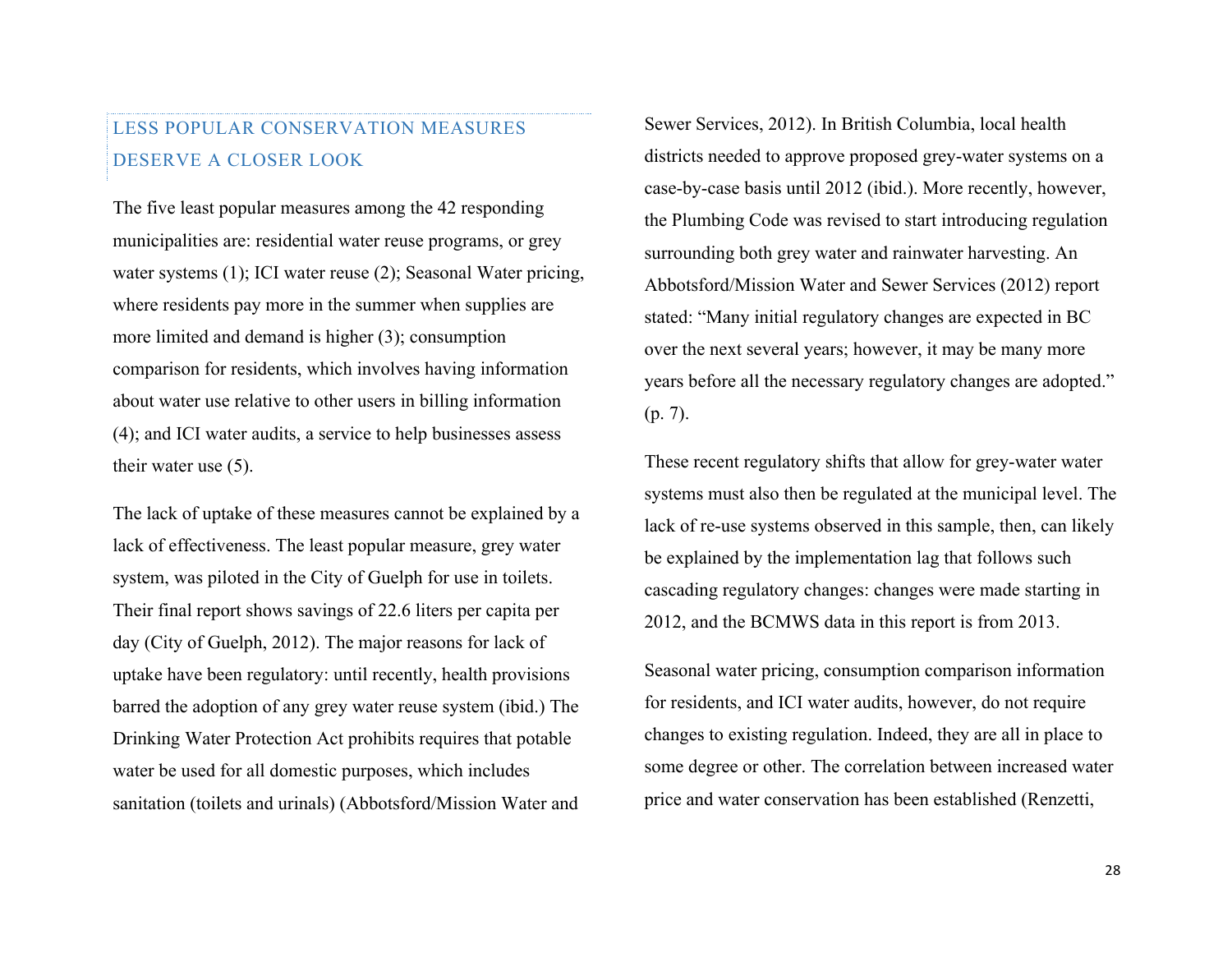2009), suggesting that seasonal water pricing would be effective. In fact, it is already happening at larger scales: Metro Vancouver charges its municipalities for bulk water on a seasonal basis, charging more for water during the summer (Metro Vancouver, 2014). The fact that most Metro Vancouver municipalities do not pass those seasonal costs on to residents suggests that the reason is likely political. Metro Vancouver's board members are not directly elected to that position, unlike municipalities' councils. A second reason that could account for seasonal pricing not being passed on, that most municipalities do not have the metering infrastructure in place to charge volumetrically. That said, it would still be possible for unmetered municipalities to charge a higher seasonal flat charge for water, to both better reflect its true costs (systems being built for summer demand) and to achieve water conservation.

Comparative water use information for residents may be a "low-hanging fruit" for water conservation initiatives, given that the required process is already in place for many metered municipalities. This conservation measure entails sending residents information of their water use with additional information as to how it compares to others' use. An

experimental study in Cobb County, Atlanta, Georgia had the local utility send targeted, mail-based educational letters to its water users to test the effectiveness of this measure (Ferraro and Price, 2013). The design, rooted in social psychology, found that social comparisons can indeed lead to conservation, by suggesting (it is argued) that high users are in violation of social norms. Those targeted with this 'strong social norm' treatment found a decline of 12%, relative to the control group's decline of 8% in water use, and to other treatment groups. The results are statistically significant at the p<.05 level.

A conservation of 4% may not sound like a lot, but the ease with which a conservation program can be implemented is critical in assessing its implementable. In this case, it means that over one third of municipalities sampled in the BCMWS (Honey Rosés et al., 2016) that meter and bill single-family residents in a volumetric fashion have all the information they need, as well as the billing system in place, to begin such a program.

The fact that only five of those sixteen municipalities have a similar program in place, despite strong evidence of its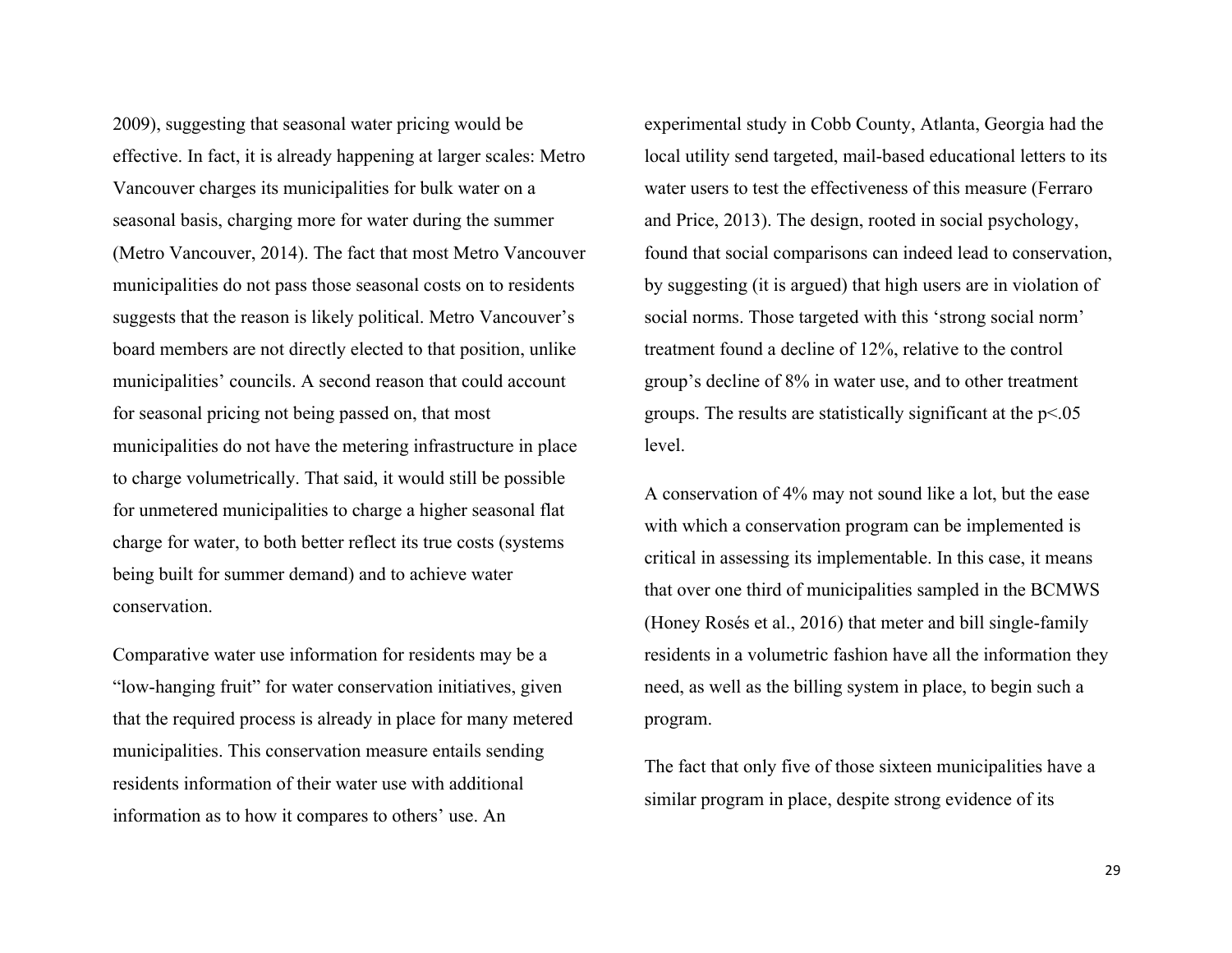effectiveness, further indicates that there is little transmission of program effectiveness between municipalities in British Columbia.

#### *Recommendations*

Province:

- Continue introducing regulation to facilitate the adoption of grey-water and rainwater harvesting systems.
- Assist local governments in transferring lessons (successes and failures) in conservation to others.

#### Local Governments:

- Where possible, include norm-based comparisons with neighbours on bills for residents.
- As greywater and rainwater regulation is adopted at the local level, collect and report information regarding costs and water use reductions to enable program evaluation.

Researchers:

- Partner with local governments to identify implementable conservation strategies,

# RAINWATER HARVESTING PROGRAMS ARE ASSOCIATED WITH LOW WATER USE

Only one of the seventeen water conservation measures asked about in the BCMWS is associated with lower per capita residential consumption in a statistically significant manner: rainwater harvesting (including rain barrel program). This does not, however, mean that implementing a rainwater harvesting program will necessarily lead to a decrease in residential water consumption (see limitations section). Although this is a possibility, it is also possible that rainwater harvesting is an 'extra' conservation measure pursued by local governments that have more comprehensive water conservation strategies. This is borne out by an ANOVA test, which shows that the mean number of conservation measures adopted between municipalities that have rainwater harvesting, and those that do not, cannot be explained by chance  $(p<0.05)$ . That is to say, having rainwater harvesting as a conservation measure is associated with a greater number of conservation measures.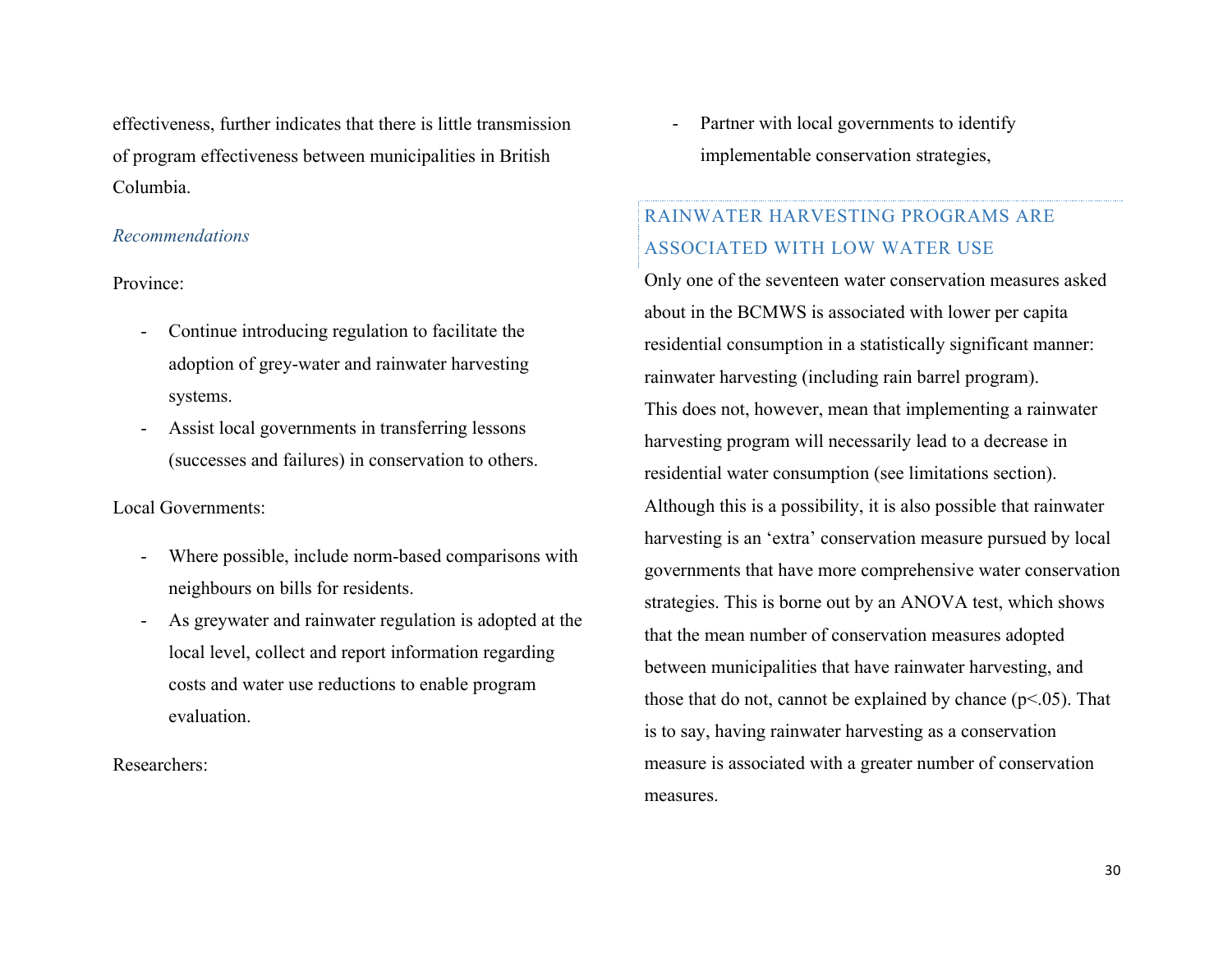Furthermore, a regression analysis reveals that a greater number of conservation measures is also associated with lower water use  $(p<10)$ . This suggests that multi-pronged conservation strategies may be effective in reducing overall residential water consumption.

#### *Recommendations*

#### Researchers:

- Investigate how diversity of conservation measures within a local government impacts water demand.

## BIGGER POPULATION SIZE IS NOT ASSOCIATED WITH LOWER RESIDENTIAL WATER USE. BEING PART OF A GREATER SYSTEM SUPPLIER IS.

Renzetti makes the case that larger water systems have greater economies of scale, and that smaller water systems in Canada should be consolidated for more efficient water use (2009). I tested a parallel argument: that bigger and consolidated water systems, having more resources at their disposal from economies of scale, have more to devote to conservation.

First, a regression analysis testing the effect of population size on residential water consumption does not yield a statistically

significant association. This means we cannot reject the null hypothesis that population size has no effect on average residential water consumption.

Interestingly, however, an ANOVA test reveals that consolidated water systems—municipalities that responded getting water from another provider—are associated with lower water use  $(p<.05)$ .

Taken together, theses tests suggest that the presence of a multi-jurisdictional water provider may have more influence on residential water consumption than population size alone. This raises important questions from a planning perspective. First, is regional conservation planning more effective than local conservational planning? If that is the case, what are the characteristics of regional water suppliers that may account for the difference? Also, how do the interactions between multijurisdictional and the municipalities they serve impact water conservation strategies?

Although answering these questions are beyond the analytical scope of this analysis (requiring follow-up case studies on multi-jurisdictional water suppliers), I highlight them here as an important direction for future research.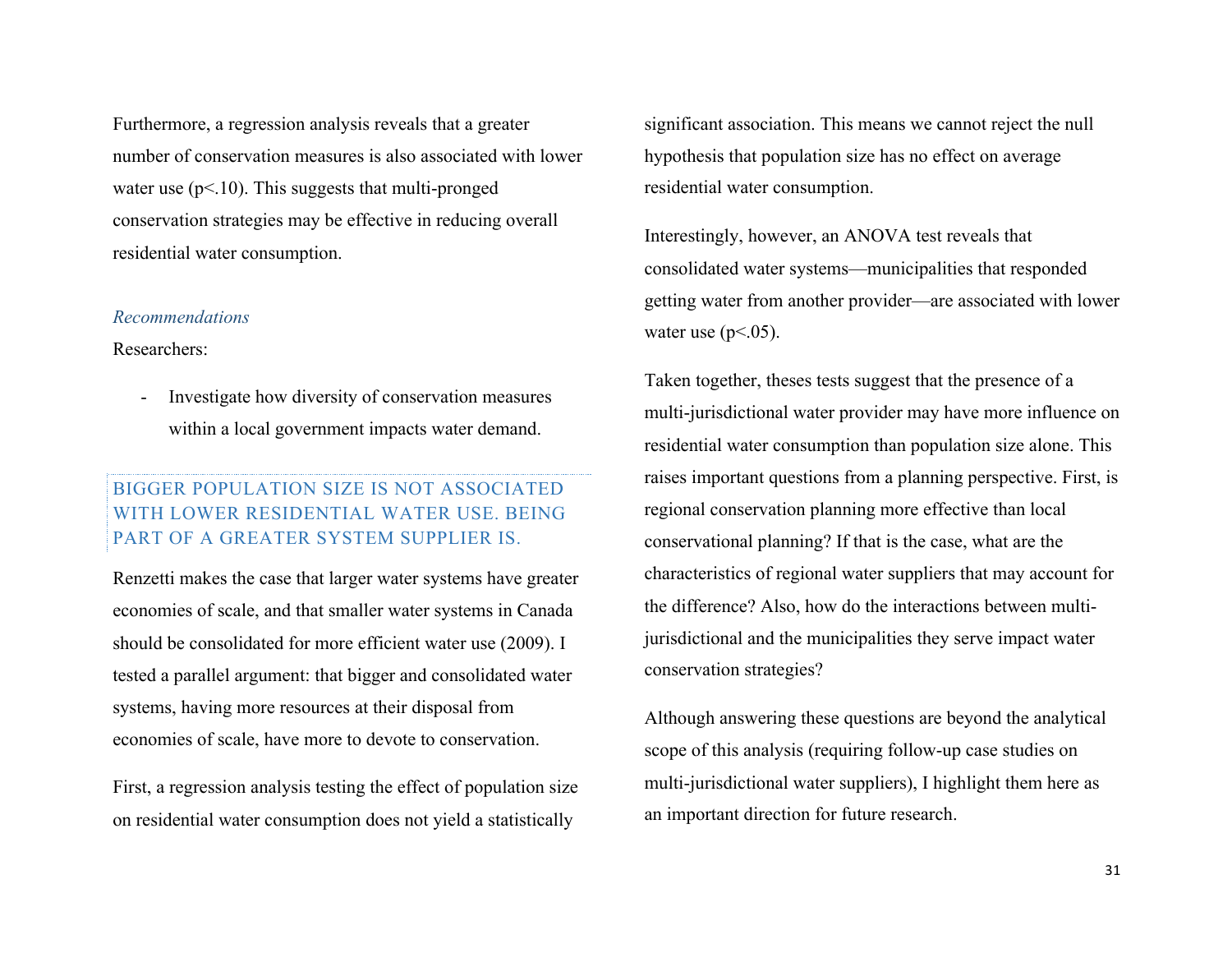## *Recommendations*

## Researchers:

- Investigate the difference between regional and municipal scales of conservation. Are regional water providers better equipped, or in a better position, to adopt water conservation measures?

## Province:

- Identify opportunities for consolidation of local water systems.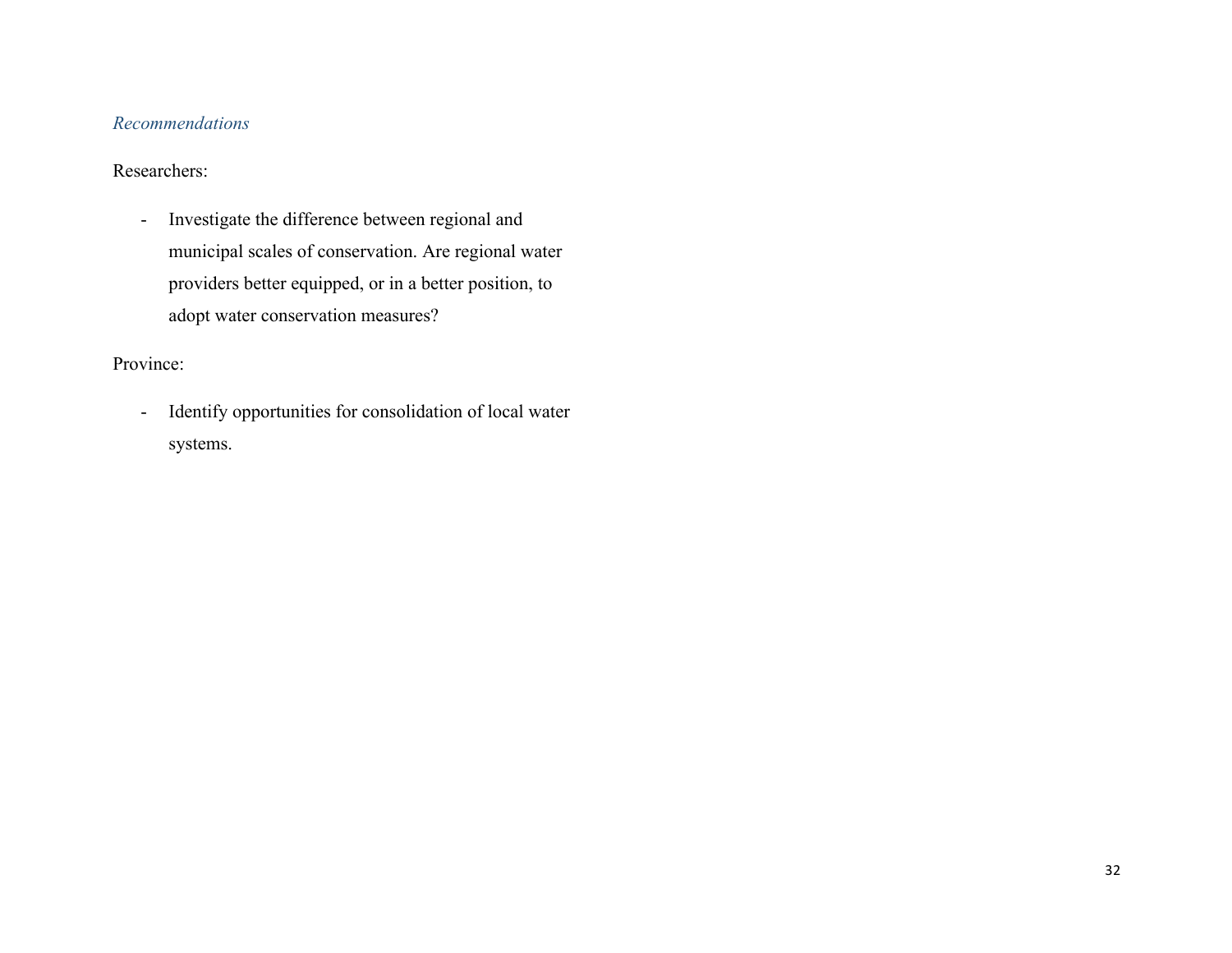#### CONCLUSION AND RECOMMENDATIONS

Nearly all BC municipalities surveyed in the BCMWS have a conservation plan, due in part to provincial requirements and water efficiency goals (Fraser Basin Council, 2011). However, conservation efforts are largely uncoordinated, undertaken within individual municipalities and their multi-jurisdictional water suppliers. The result is a conservation disparity across the province, with little evidence of municipal program effectiveness being compiled and transferred.

The primary findings and recommendations of this report address the existing knowledge gap. Federally, Environment Canada should reinstate its Municipal Water and Wastewater Survey. Provincially, the government should pursue its ambitious goals by facilitating the exchange of lessons between municipalities: mandating common standards and reporting, building a conservation effectiveness database, and coordinating its continual update. Importantly, the province should partner with researchers to develop a sequel to its Water Conservation Planning Guide to enable the building of this evidence base.

Local governments should aim to measure the impact of their water conservation programs, possibly through experimental designs such as randomized control trials. By learning from their own programs they may also transfer knowledge to other local governments. Those who have universal metering should adopt norm-based comparisons with neighbours in residential billing.

Researchers also have an important role to play in partnering with levels of government to enable more effective program evaluation, research design, and knowledge transfer across governments. By working together, researchers and government officials can contribute to making BC a world leader in water conservation research and implementation.

Specific recommendations include:

#### Province

Adopt common standards for data collection on water use, distribution, metering and conservation in coordination within Environment Canada and BCWWA.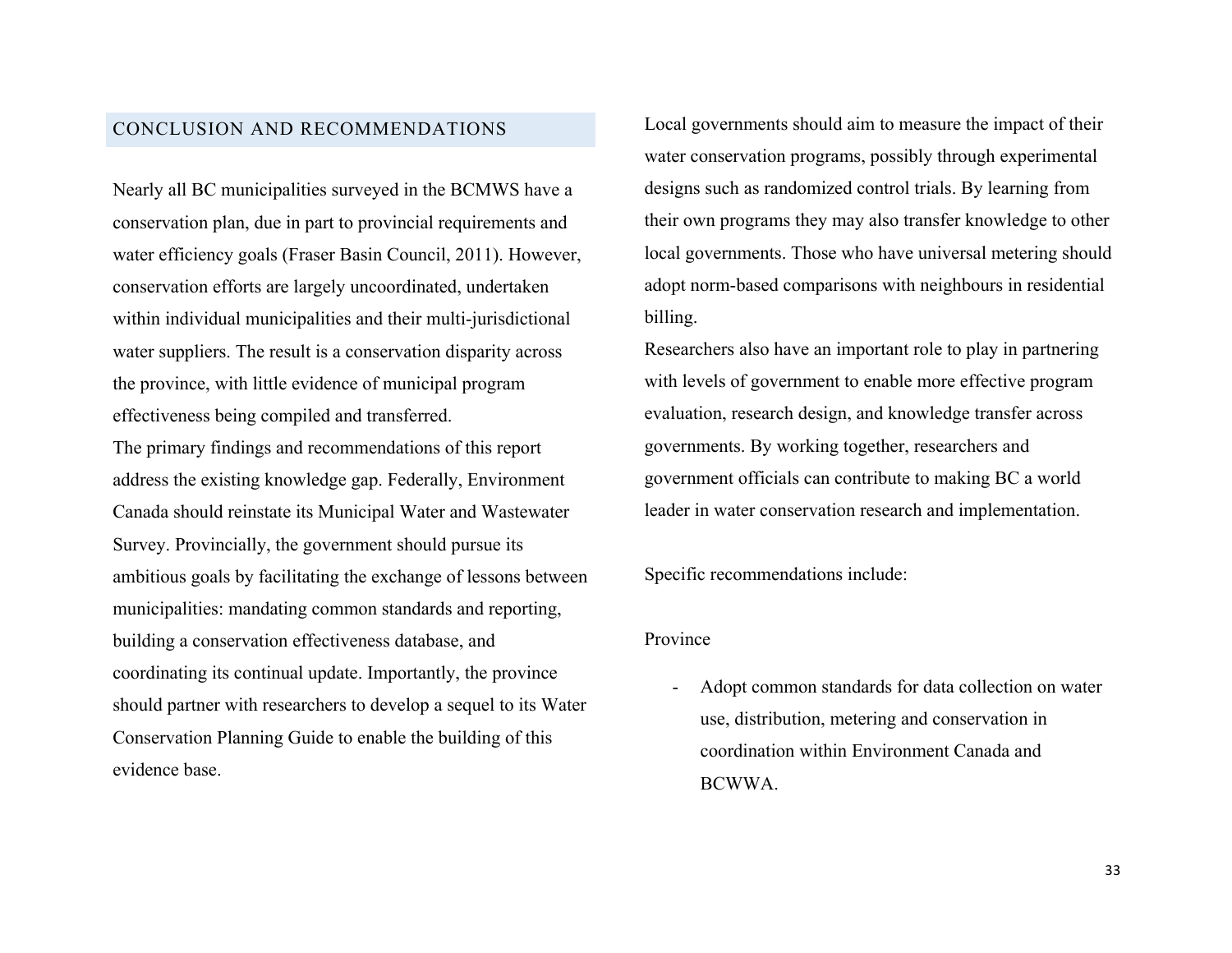- Ensure continuity of BCMWS, to track progress of water conservation efforts within municipalities.
- Develop and manage a database of municipal water conservation strategies, which include costs of implementation and results.
- Commission a second version of the Water Conservation Planning Guide, which includes the process to share data with other local governments.
- Take the lead on
	- o Developing planning resources for randomized experimental design in local governments
	- o Coordinating the transfer of program effectiveness results between municipalities through water conservation database
	- o Condition capital funding on municipalities demonstrating evidence that their proposed conservation efforts are effective.
- Continue introducing regulation to facilitate the adoption of grey-water and rainwater harvesting systems.
- Assist local governments in transferring lessons (successes and failures) in conservation to others.

Identify opportunities for consolidation of local water systems.

## Local Governments

- Where possible, implement or pilot water conservation strategies with randomized control trials to measure program impact
- Where possible, include norm-based comparisons with neighbours on bills for residents.
- As greywater and rainwater regulation is adopted at the local level, collect and report information regarding costs and water use reductions to enable program evaluation.
- Incorporate knowledge transfer into program review and monitoring, to ensure municipalities learn from one another in a systematic way.

## Environment Canada

Reinstate the Municipal Water and Wastewater Survey.

#### Researchers

Partner with governments (local, regional, provincial and federal), BCWWA, and coordinating agencies (e.g.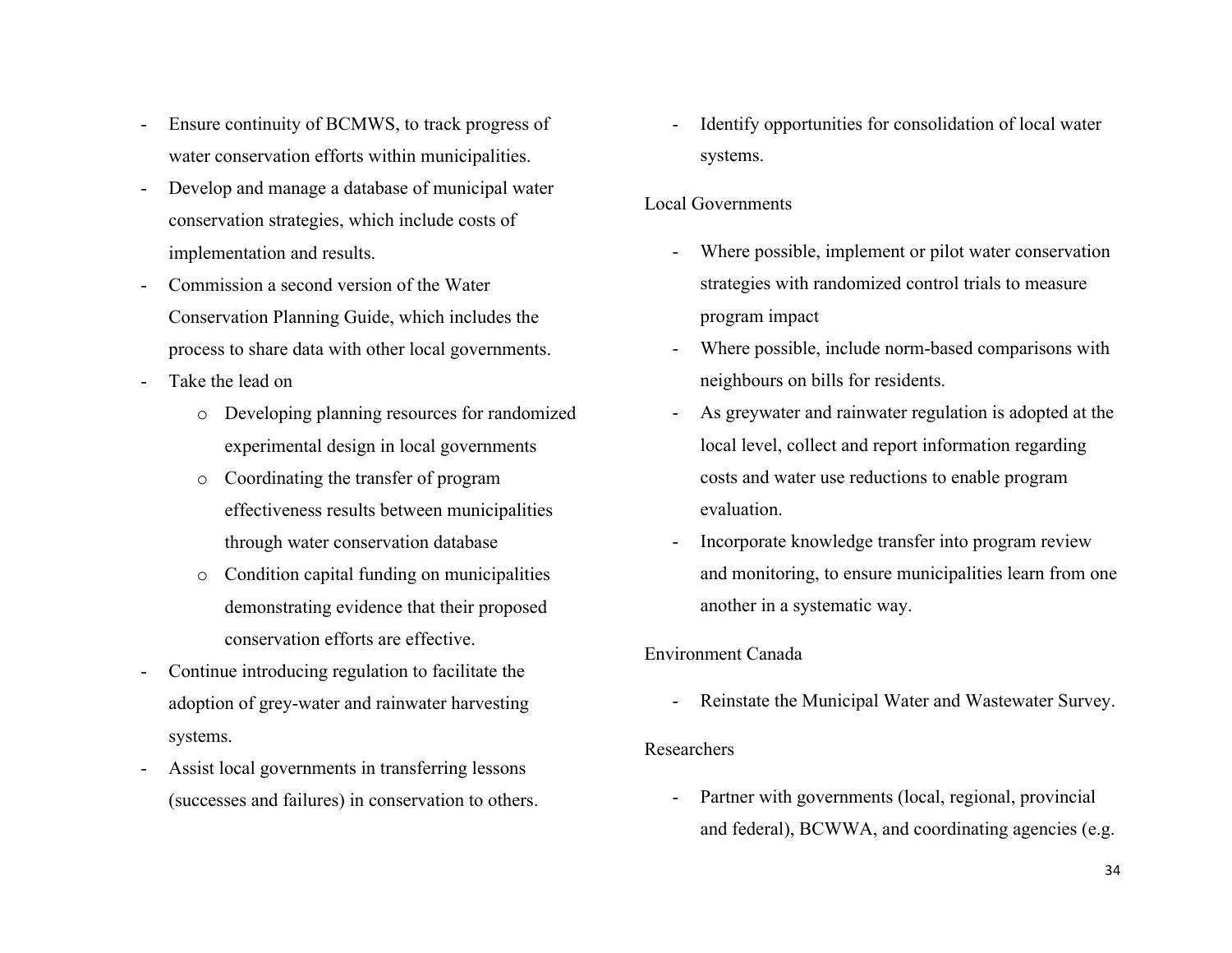OBWB) to integrate randomization in water conservation, interpret results, and share findings.

- Study pricing options and implications to assist local governments in improving system resilience.
- Investigate how diversity of conservation measures within a local government impacts water demand.
- Investigate the difference between regional and municipal scales of conservation. Are regional water providers better equipped, or in a better position, to adopt water conservation measures?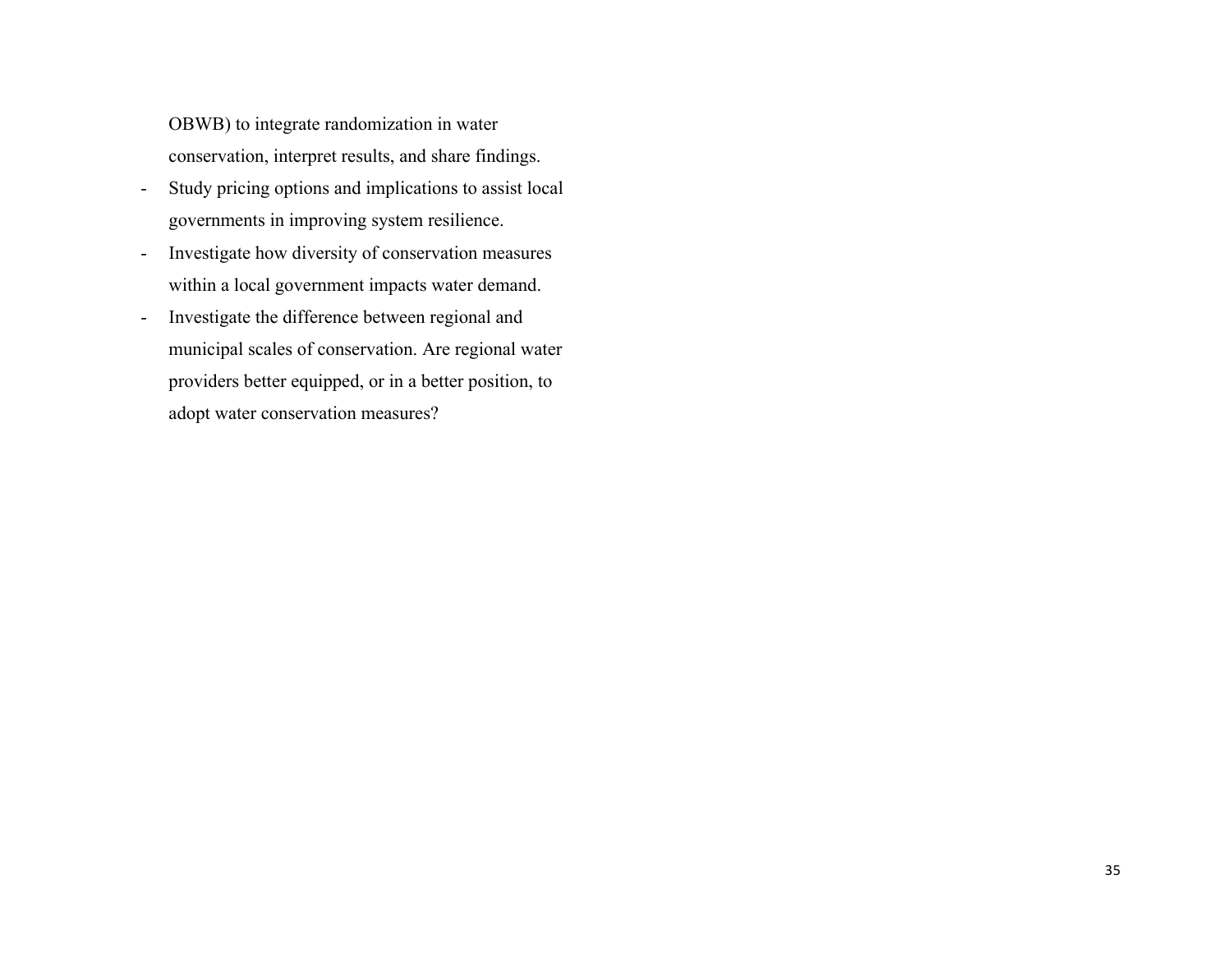## REFERENCES

Abbotsford/Mission Water and Sewer Services. 2012. Rainwater Harvesting and Greywater Reuse Report.

BC Ministry of the Environment. 1993. Stewardship of the Water, Water Allocation

BC Provincial Government. 2008. Living Water Smart: British Columbia's water plan. online: http://www.livingwatersmart. ca/

BC Provincial Government.. 1998. A Water Conservation Strategy for British Columbia. Water Management Branch.

Brandes, O.; Carr-Wilson, S.; Curran, D.; Simms, R. (2015). Awash with Opportunity: Ensuring the sustainability of British Columbia's new water law. POLIS project on Ecological Governance. University of Victoria.

Brandes, Oliver and Curran, Deborah. 2008. Water Licences and Conservation: Future Directions for Land Trusts in British Columbia. Prepared for The Land Trust Alliance of BC. Victoria, BC.

Brandes, O., Mass, T. & Reynolds, E. (2006).Thinking Beyond Pipes and Pumps: Top 10 Ways Communities Can Save Water and Money. POLIS Project on Ecological Governance, University of Victoria.

British Columbia Water and Wastewater Association. (2015). Are Our Water Systems at Risk?

Canadian Infrastructure Report Card. (2016). Informing the Future: Key Messages.

Canadian Municipal Water Consortium. (2015). Canadian Municipal Water Priorities Report: Toward Sustainable and Resilient Water Management.

City of Guelph. (2012). Guelph Residential Greywater Field Test Final Report.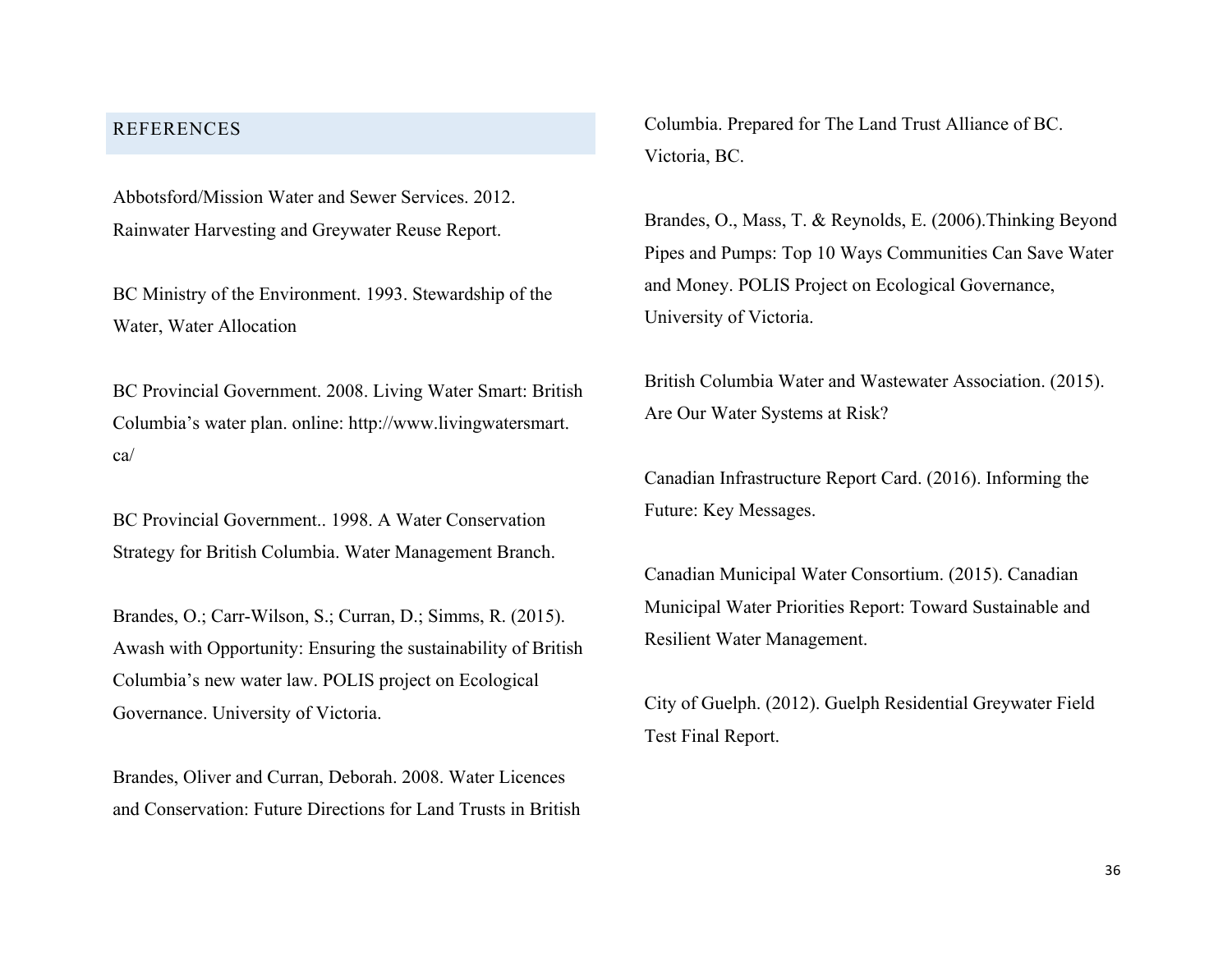Columbia Basin. 2016. Water Smart Elkford. Accessed online March 2016 at https://www.cbt.org/watersmart/cm-elkford.asp

Environment Canada. 2011. 2011 Municipal Water Use Report: Municipal Water Use 2009 Statistics.

Ferraro, Paul & Price, Michael K. 2013. Using Nonpecuniary Strategies to Influence Behavior: Evidence from a Large-Scale Field Experiment. *The Review of Economics and Statistics,*  March 2013, 95(1): 64-73.

Fraser Basin Council. 2011. Rethinking Our Water Ways.

Goldstein, N.J.; Cialdini, R.B.; Griskevicius, V. 2008). A Room with a Viewpoint: Using social Norms to Motivate Environmental Conservation in Hotels. *Journal of Consumer Research.*October 2008, 35:472-482.

Dupont, D. P., Dupont, D., & Renzetti, S. (12/01/2013). *Water resources and economics: Household behavior related to water conservation* Elsevier B. V. doi:10.1016/j.wre.2013.12.003

Greater Vernon Water. 2014. Annual report.

Honey-Rosés, J., Gill, D., Pareja, C. 2016. BC Municipal Water Survey 2016. Water Planning Lab. School of Community and Regional Planning, University of British Columbia. Online URL: http://hdl.handle.net/2429/57077

Metro Vancouver. 2014. 2015 Budget in Brief.

Renzetti, S. (2009). *Wave of the future the case for smarter water policy* C.D. Howe Institute.

Ministry of Environment. 1998. Water Use Efficiency Catalogue for British Columbia. Online: http://www.env. gov.bc.ca/wsd/plan\_protect\_sustain/ water\_conservation/wtr\_use\_eff\_cat\_ bc/toc.html

Tanverakul, S., & Lee, J. (2015). Impacts of metering on residential water use in California. *Journal American Water Works Association, 107*(2), 78-79. doi:10.5942/jawwa.2015.107.0005

University of British Columbia, 2:30 onwards